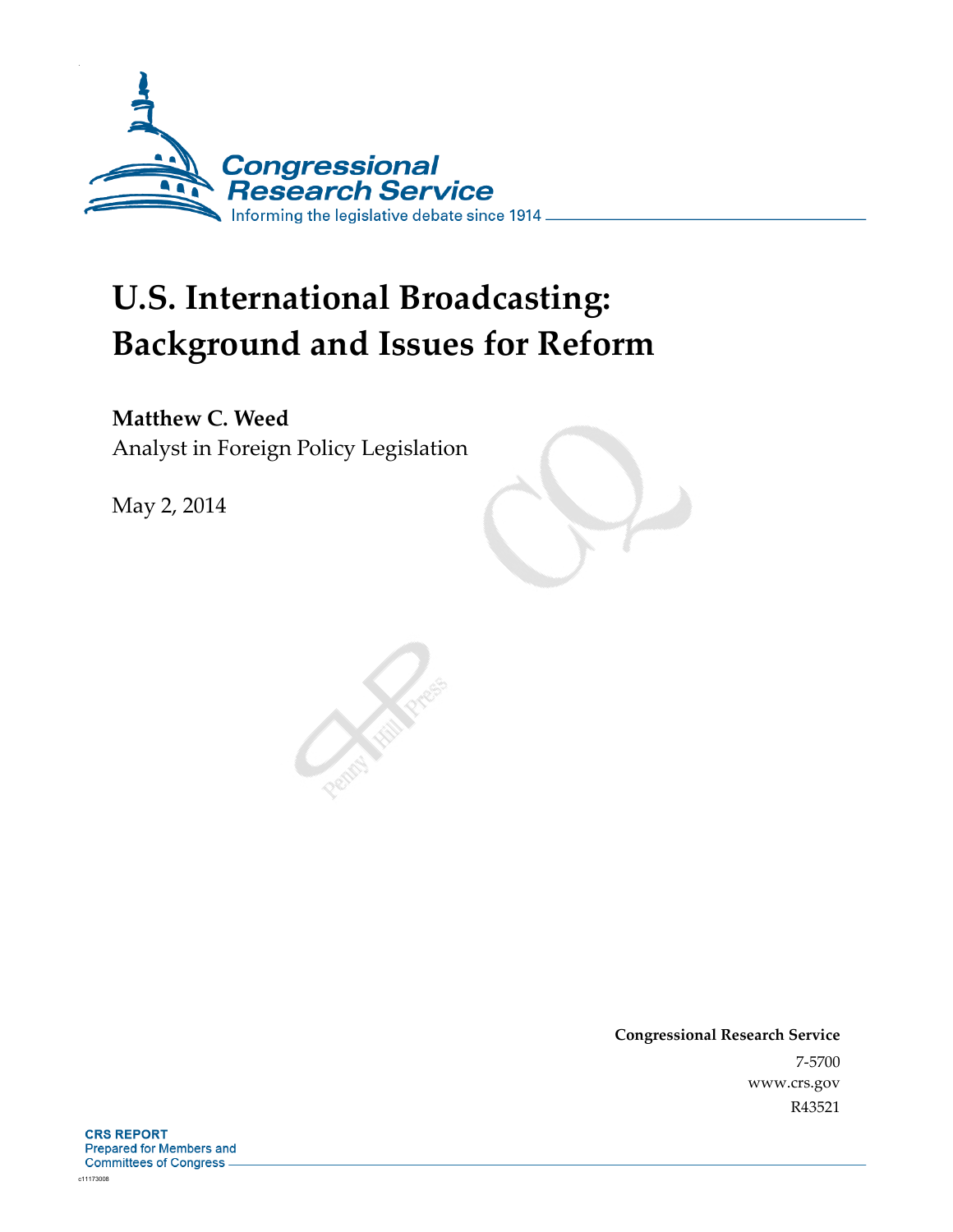## **Summary**

.

Since the beginning of modern U.S. international broadcasting during World War II, debates over the effectiveness, strategic direction, and necessity of broadcasting activities have persisted. Since the creation of the Broadcasting Board of Governors (BBG), arguments over its structure have only added to these debates, producing a number of reform efforts. Many Members of Congress have consistently shown concerted interest in U.S. international broadcasting, conducting oversight over the BBG and its individual broadcasters, and calling for increased resources and programming for certain regions, countries, and language services. On April 28, 2014, House Foreign Affairs Committee Chairman Edward Royce introduced the United States International Communications Reform Act of 2014 (H.R. 4490), which would change the structure of U.S. international broadcasting, suggesting that this issue might receive increased congressional attention during the second session of the  $113<sup>th</sup>$  Congress.

With the enactment of the United States International Broadcasting Act of 1994 (USIB Act), all existing U.S. international broadcasting services were consolidated under the BBG within the United States Information Agency (USIA). In 1998, Congress passed legislation establishing the BBG as an independent entity within the executive branch at the same time that it incorporated USIA's functions into the State Department. The BBG is composed of eight presidentially appointed, Senate-confirmed members, with the Secretary of State serving as ninth member ex officio and providing foreign policy information and guidance to the Board. By ensuring broadcasting independence while at the same time institutionalizing guidance from the Secretary of State, the USIB Act aims to produce U.S. international broadcasting that is both credible and supportive of U.S. foreign policy objectives. The BBG has responsibility for supervising, directing, and overseeing the operations of the International Broadcasting Bureau (IBB), the Voice of America (VOA), and the Office of Cuba Broadcasting (OCB, operating the Radio and TV Martí services to Cuba), as well as funding and oversight of the grantee broadcasters Radio Free Europe/Radio Liberty (RFE/RL), Radio Free Asia (RFA), and the Middle East Broadcasting Networks (MBN).

## **Current Issues Facing the BBG and U.S. International Broadcasting**

Many observers perceive the BBG as a flawed structure that is inefficient, duplicative in its activities, and ineffective. A number of issues concerning the BBG and U.S. international broadcasting continue to spark debate, including

- problems with Board operations and the possible need to create a new position for executive leadership;
- recommendations for the strategic direction and allocation of resources in U.S. international broadcasting;
- the effect of shifts in information communication technologies, especially the importance of the Internet and digital media, on U.S. international broadcasters;
- proposals for improving the efficiency of U.S. international broadcasting, including possible consolidation of the several U.S. international broadcast entities;
- continuing disagreements over the role of U.S. international broadcasting in advancing U.S. foreign policy goals and promoting democracy; and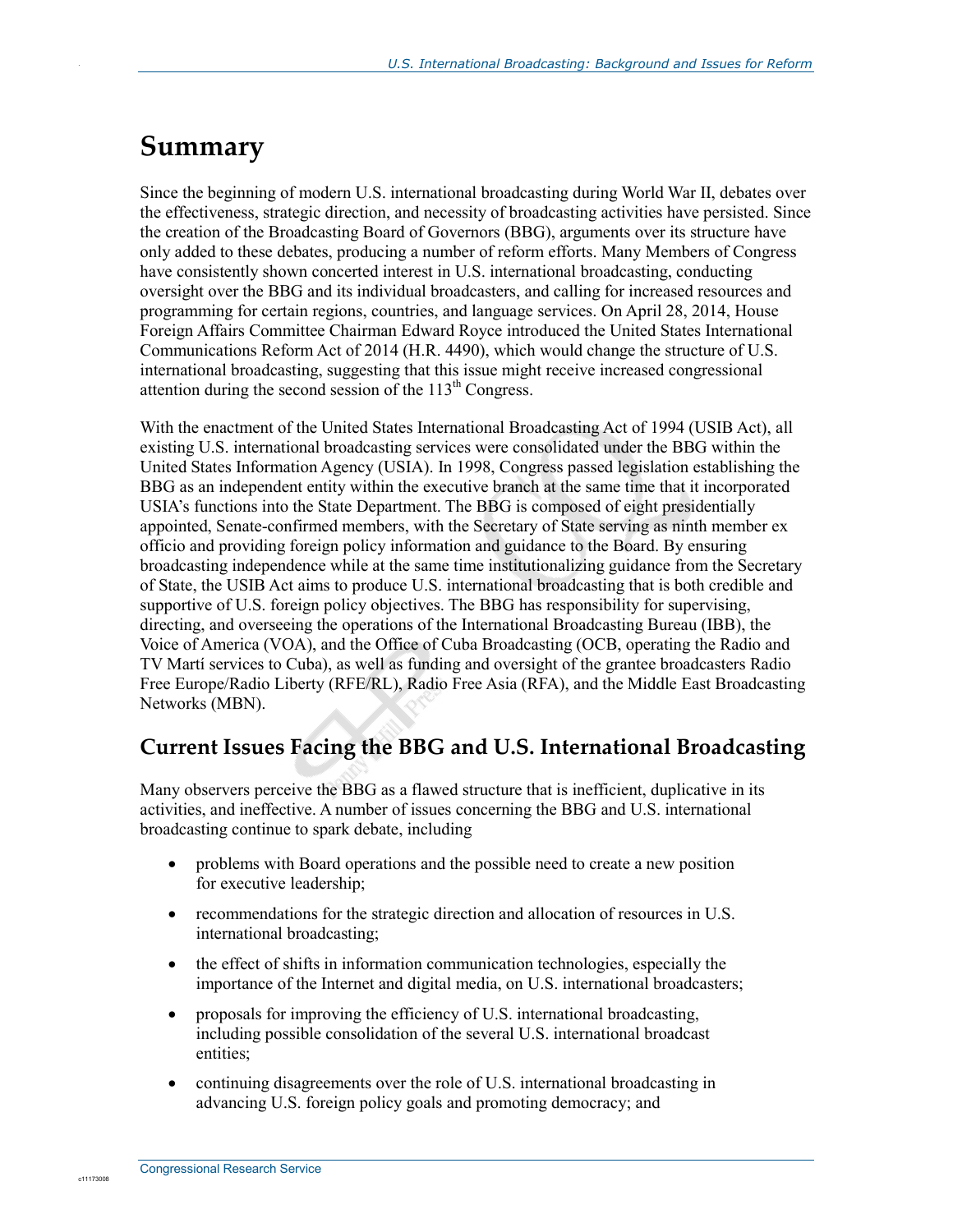• assessment and improvement of U.S. international broadcasting effectiveness.

H.R. 4490 addresses many of these issues through a significant restructuring of the BBG and U.S. international broadcasting.

**Contraction Contraction** 

c11173008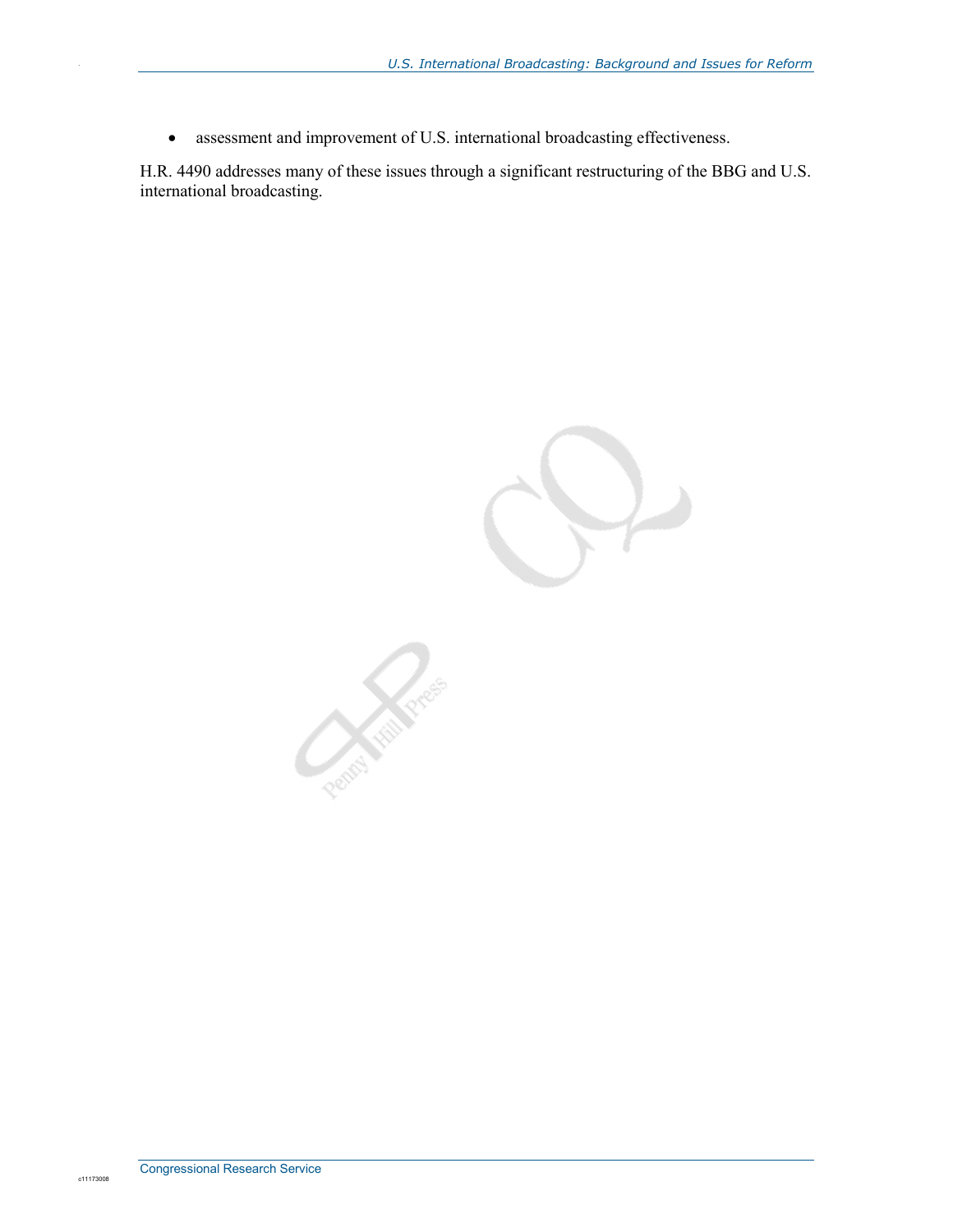## **Contents**

.

| Board Operations and Creating a New Position for Executive Leadership 13           |  |
|------------------------------------------------------------------------------------|--|
|                                                                                    |  |
|                                                                                    |  |
|                                                                                    |  |
| Role of U.S. International Broadcasting in Advancing U.S. Foreign Policy Goals and |  |
|                                                                                    |  |
|                                                                                    |  |
|                                                                                    |  |
|                                                                                    |  |
|                                                                                    |  |
|                                                                                    |  |
|                                                                                    |  |
|                                                                                    |  |
|                                                                                    |  |

## **Figures**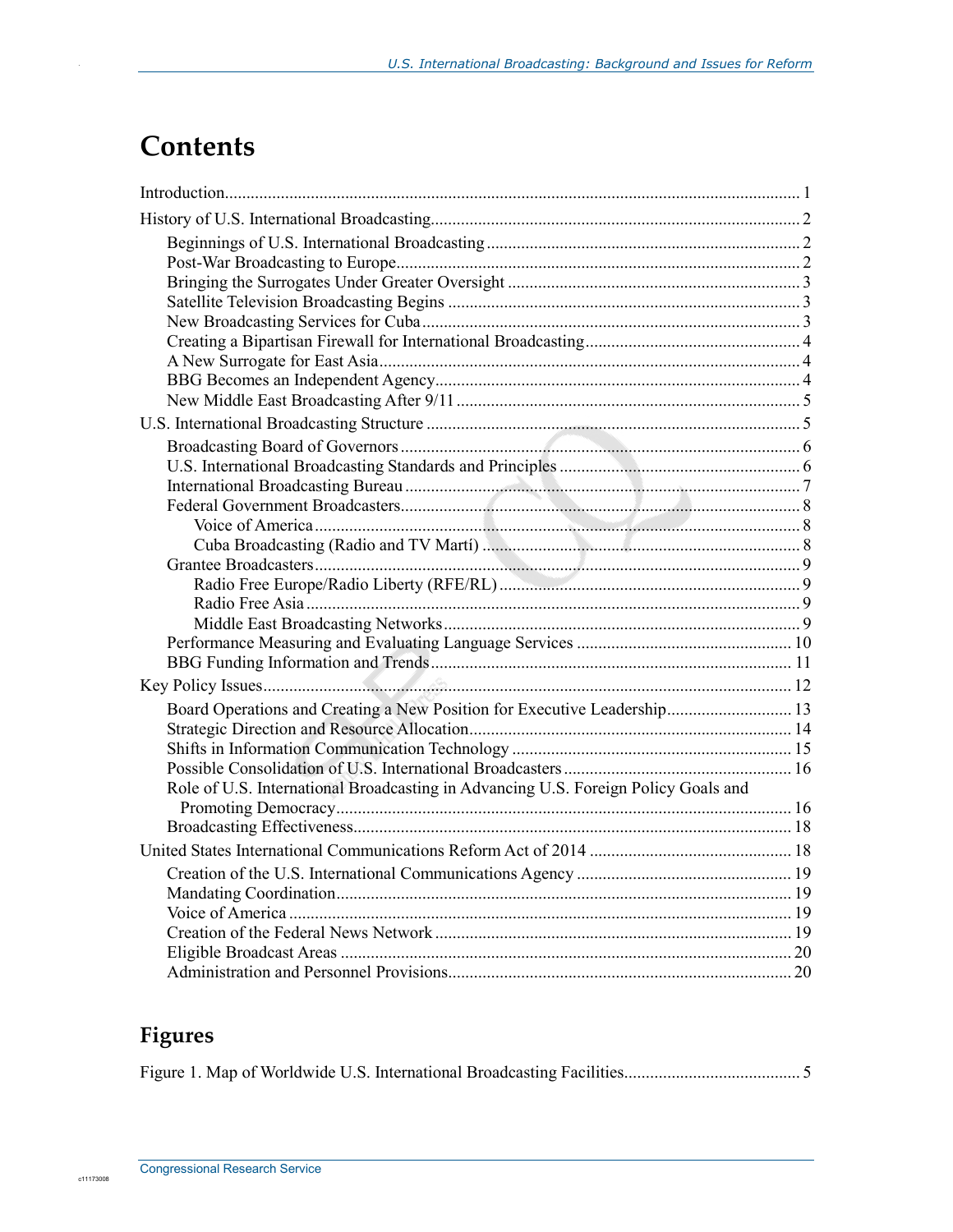## **Tables**

.

| Table 3. Broadcasting Board of Governors Budget Information, FY2013–FY2015 12 |  |
|-------------------------------------------------------------------------------|--|

### **Contacts**

|--|--|--|--|

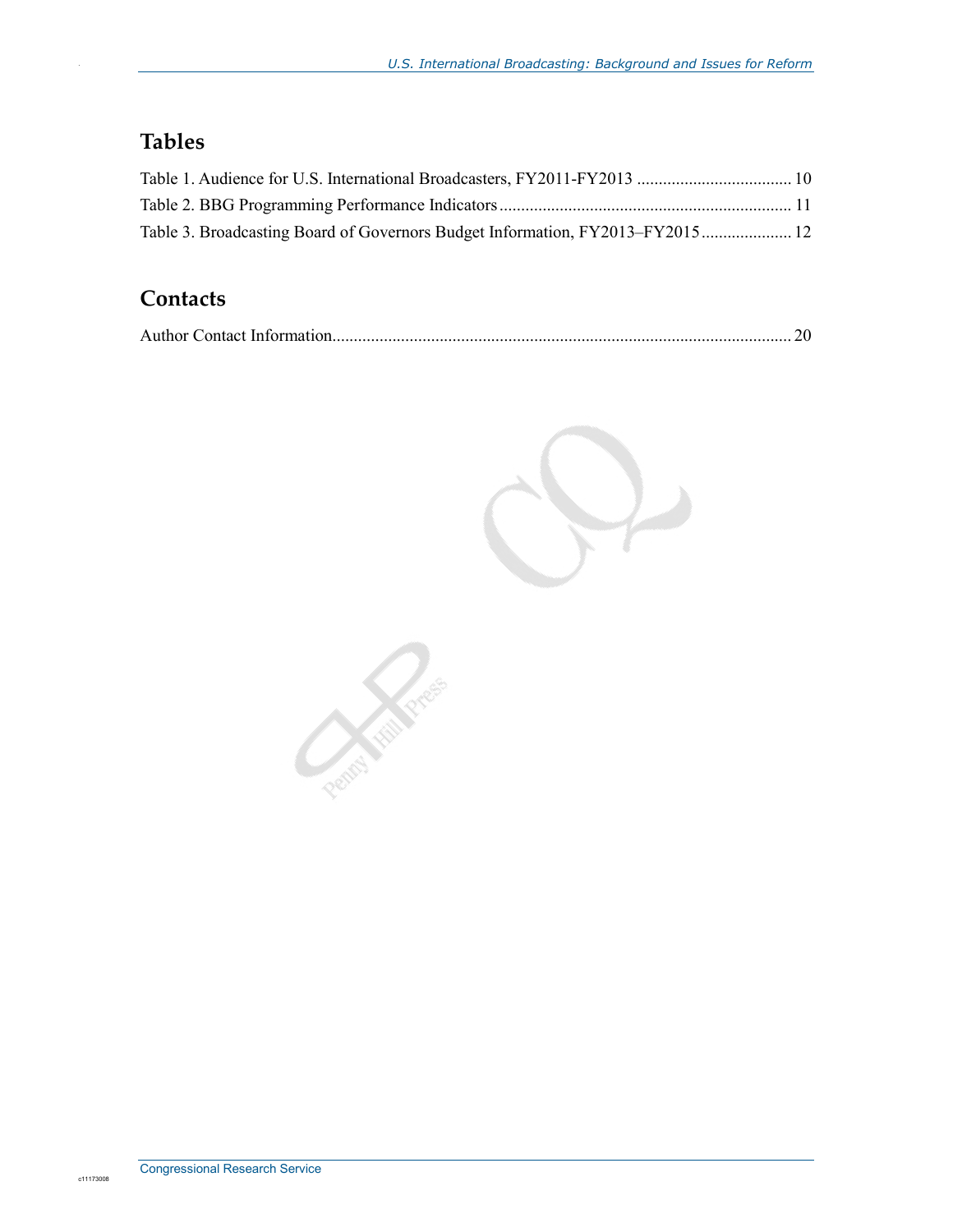## **Introduction**

.

Modern U.S. government-funded international broadcasting began during World War II with the creation of the Voice of America, and continued throughout the Cold War period with Radio Free Europe broadcasting behind the Iron Curtain, and Radio Liberty targeting populations in the former Soviet Union. Over the decades, VOA expanded its broadcasting and language services into other regions of the world, including the Middle East, Asia, Latin America, and Africa. Later, new services for Cuba and East Asia were initiated. Most recently, in the wake of the 9/11 terrorist attacks, significant new resources and services were introduced to reach the peoples of the Middle East and Central and South Asia.

For almost as long as these services have been in existence, debates over the effectiveness, strategic direction, and necessity of U.S. international broadcasting have persisted. Since the creation of the Broadcasting Board of Governors in the 1990s, and its establishment as an independent government agency in 1999, arguments over its structure, as a government agency headed by a nine-member bi-partisan Board, have only added to these debates.

Many observers perceive flaws in the BBG's structure that create (1) weak leadership from the Board and overreaching interference by Governors in day-to-day operations; (2) overlapping management structures amongst the BBG, elements of the federal international broadcasting bureaucracy, and five separate international broadcasters; (3) duplicative programming and language services and a lack of focus on individual broadcaster missions; and (4) inefficient administrative and personnel management of the agency. Current legislation in the 113<sup>th</sup> Congress is intended, in large part, to address these perceived shortcomings.

In addition, a number of issues concerning the BBG and U.S. international broadcasting continue to spark debate, including

- problems with Board operations and the possible need to create a new position for executive leadership;
- recommendations for the strategic direction and allocation of resources in U.S. international broadcasting;
- the effect of shifts in information communication technologies, especially the importance of the Internet and digital media, on U.S. international broadcasters;
- proposals for improving the efficiency of U.S. international broadcasting, including possible consolidation of the several U.S. international broadcast entities;
- continuing disagreements over the role of U.S. international broadcasting in advancing U.S. foreign policy goals and promoting democracy; and
- assessment and improvement of U.S. international broadcasting effectiveness.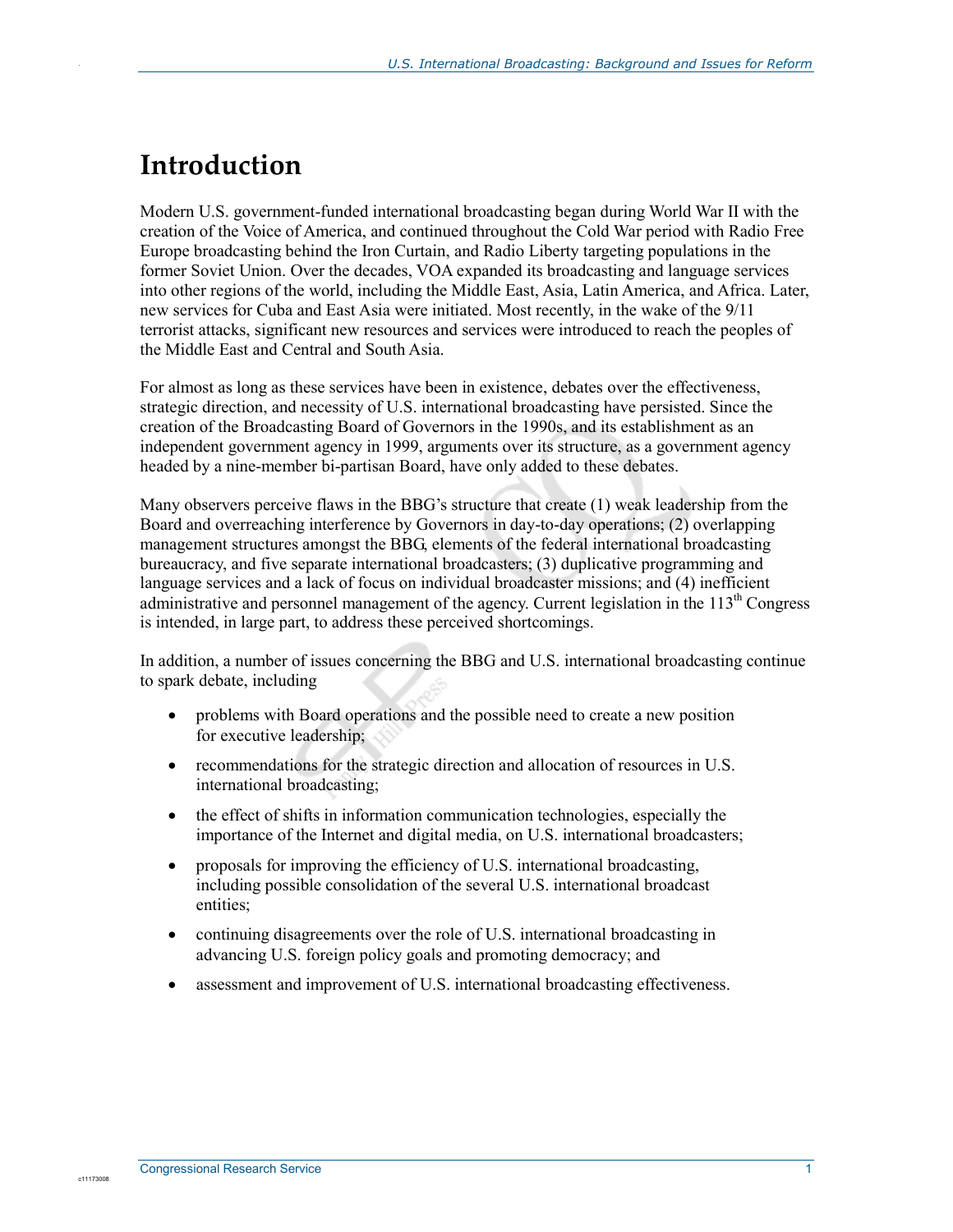## **History of U.S. International Broadcasting1**

The structure, purposes, and aims of U.S. government-funded broadcasting to foreign countries have evolved over seven decades, spanning World War II, the Cold War, the fall of communist regimes in Russia and Eastern Europe, and the response to the threat of terrorism after the September 11 attacks on the United States. Paralleling these global political shifts, the technology and delivery mechanisms of broadcasting to local, regional, and global audiences have also evolved, requiring U.S. international broadcasting to adapt and innovate to effectively deliver programming and inform audiences.

## **Beginnings of U.S. International Broadcasting**

.

The modern structure of U.S. international broadcasting had its beginnings in World War II. At the start of U.S. involvement in the war, President Franklin D. Roosevelt established an agency for foreign intelligence and propaganda that operated at first without congressional authorization. This agency's Foreign Information Service broadcast news and propaganda to Europe. In 1942, the agency was formally created as the Office of War Information, which established the Voice of America (VOA) as well as overseas operations constituted by a United States Information Service (USIS). VOA broadcast to Europe throughout the war, with a mission to provide accurate news to foreign publics that could not otherwise obtain it. Although some called for VOA to cease operations after the end of World War II, VOA was preserved along with other U.S. government information programs, and transferred to the Department of State. From 1945 to 1953 VOA was housed under variously named offices at the State Department, including Office of International Information and Cultural Affairs, the Office of International Information and Educational Exchange, and the International Information Administration. In 1953, President Eisenhower created the U.S. Information Agency (USIA), within which VOA remained until 1999, when USIA was abolished.

## **Post-War Broadcasting to Europe**

In 1946, the U.S. government established Radio in the American Sector (RIAS), based in West Berlin and broadcasting at first to Germans in West Berlin and later to all of the former German Democratic Republic (East Germany). For most of its existence, RIAS operated as a partnership between the U.S. government and the government of the former Federal Republic of Germany (West Germany), providing radio and, beginning in the late 1980s, television programming to large audiences in Berlin and East Germany. With the fall of the Berlin Wall in 1989, and German reunification in 1990, the U.S. government ceased funding for RIAS and the service was ended in the early 1990s.

While VOA was established as an official U.S. government broadcaster, the U.S. government also began support for Radio Free Europe (RFE) and Radio Liberty (RL), two radio services that started broadcasting to Central and Eastern Europe and the Soviet Union, respectively, in the early 1950s. RFE originally broadcast to Poland, Czechoslovakia, Hungary, Albania, Romania, and Bulgaria in 1950, while RL started broadcasting to the Soviet Union in 1953. RFE and RL

The sources for this section and the following section, "U.S. International Broadcasting Structure," include BBG reports and budget documents, BBG and individual broadcaster websites, and archived CRS products.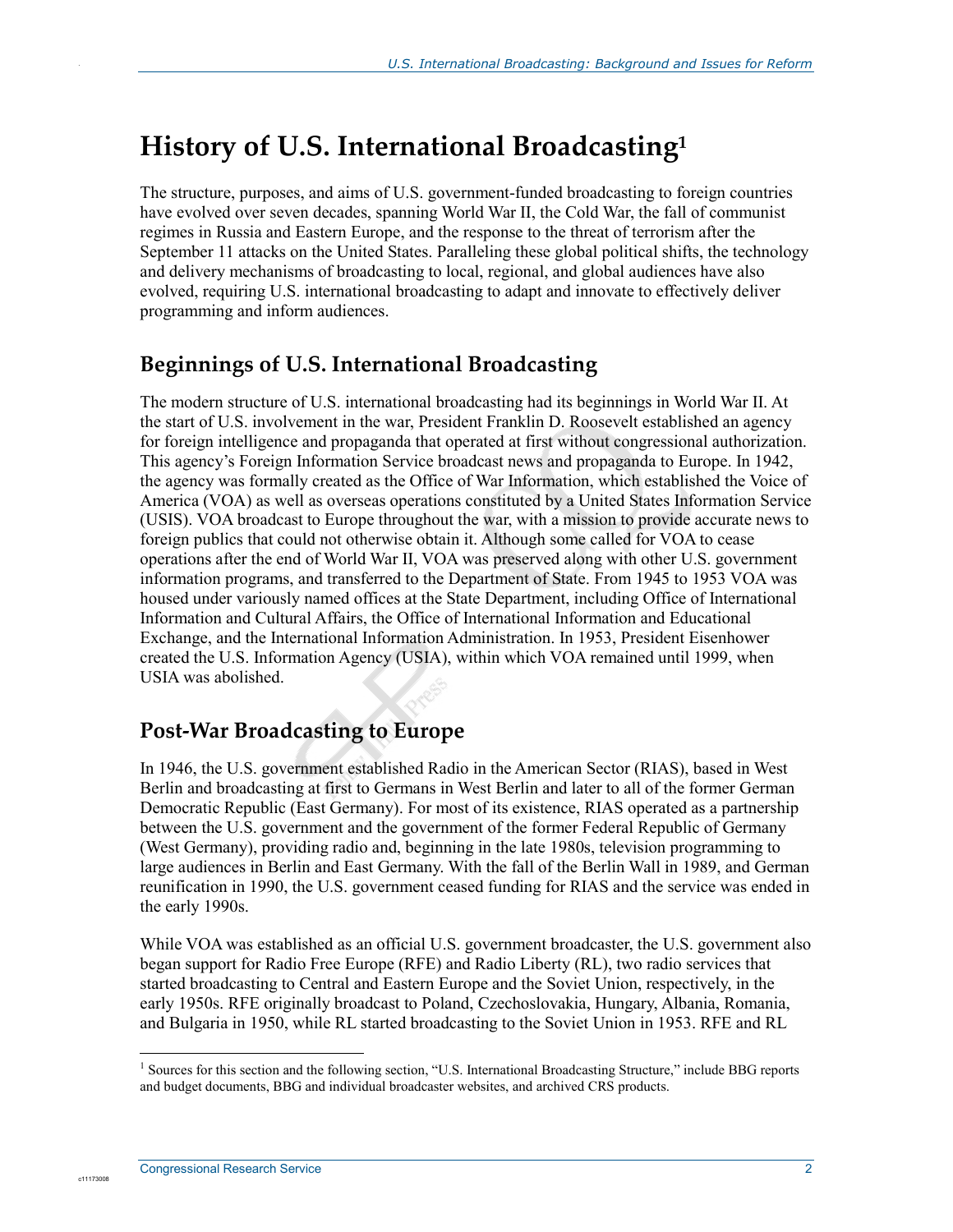were technically independent services, each overseen by a private U.S. corporation, the National Committee for a Free Europe, and the American Committee for Freedom of the Peoples of the U.S.S.R. (later Radio Liberty Committee). Both were conceived, however, by the State Department, and from their beginning received substantial funding from the Central Intelligence Agency (CIA).

RFE and RL initially broadcast programming to encourage the liberation of the populations of the Soviet Union and Central and Eastern Europe from communist, totalitarian government rule. These broadcasts responded to propaganda from the Soviet and other communist governments. Both RFE and RL utilized émigré broadcasting professionals from the Soviet Union and Central and Eastern Europe, and provided programming that concerned the domestic matters of each country, providing a surrogate "home service" that was intended to replace the communist government's news media. By the late 1950s, as the Cold War continued and the Iron Curtain threatened to remain in place for the coming decades, however, RFE and RL transformed their programming focus from liberation to the encouragement of the gradual liberalization and democratization of the communist systems of Central and Eastern Europe and the Soviet Union. RFE and RL also developed internal research departments that provided intelligence and analysis of Central and Eastern Europe and the Soviet Union based on media sources from the Soviet Union and the Communist Bloc as well as Western Europe, and archives of Soviet and Central and Eastern European documents and other materials.

## **Bringing the Surrogates Under Greater Oversight**

The CIA ended its funding for RFE and RL in 1971. In 1973, Congress formally created the Board of International Broadcasting (BIB) to oversee and fund both RFE and RL under the International Broadcasting Act of 1973 (P.L. 93-129). The President appointed the nine members of the independent bipartisan board. The term "BIB" also referred to the independent federal agency created to administer and provide federal funding to RFE and RL. RFE and RL combined to form a single independent corporation, RFE/RL, Inc., in 1976.

During this period, RFE/RL adapted its programming to its Soviet and European target audiences. RFE/RL had been characterized by critics as broadcasting one-sided propaganda to combat Soviet and Communist Bloc media. These services now transitioned more fully to the role of a surrogate broadcaster, providing an example of an independent broadcaster promoting journalistic integrity and democratic principles of a free media.

## **Satellite Television Broadcasting Begins**

In 1963, USIA began producing television programming for the first time, combining it with its longstanding film service. With the advent of satellite television technologies, USIA created its WORLDNET satellite television service in 1983. WORLDNET transmitted its television programming through USIS posts and U.S. embassies, as well as over foreign television and cable networks. In 2004, WORLDNET was merged into VOA.

## **New Broadcasting Services for Cuba**

In the early 1980s, Congress authorized the creation of separate services from VOA's Spanish language programming that specifically targeted the population of Cuba. In 1983, Radio Martí

c1117300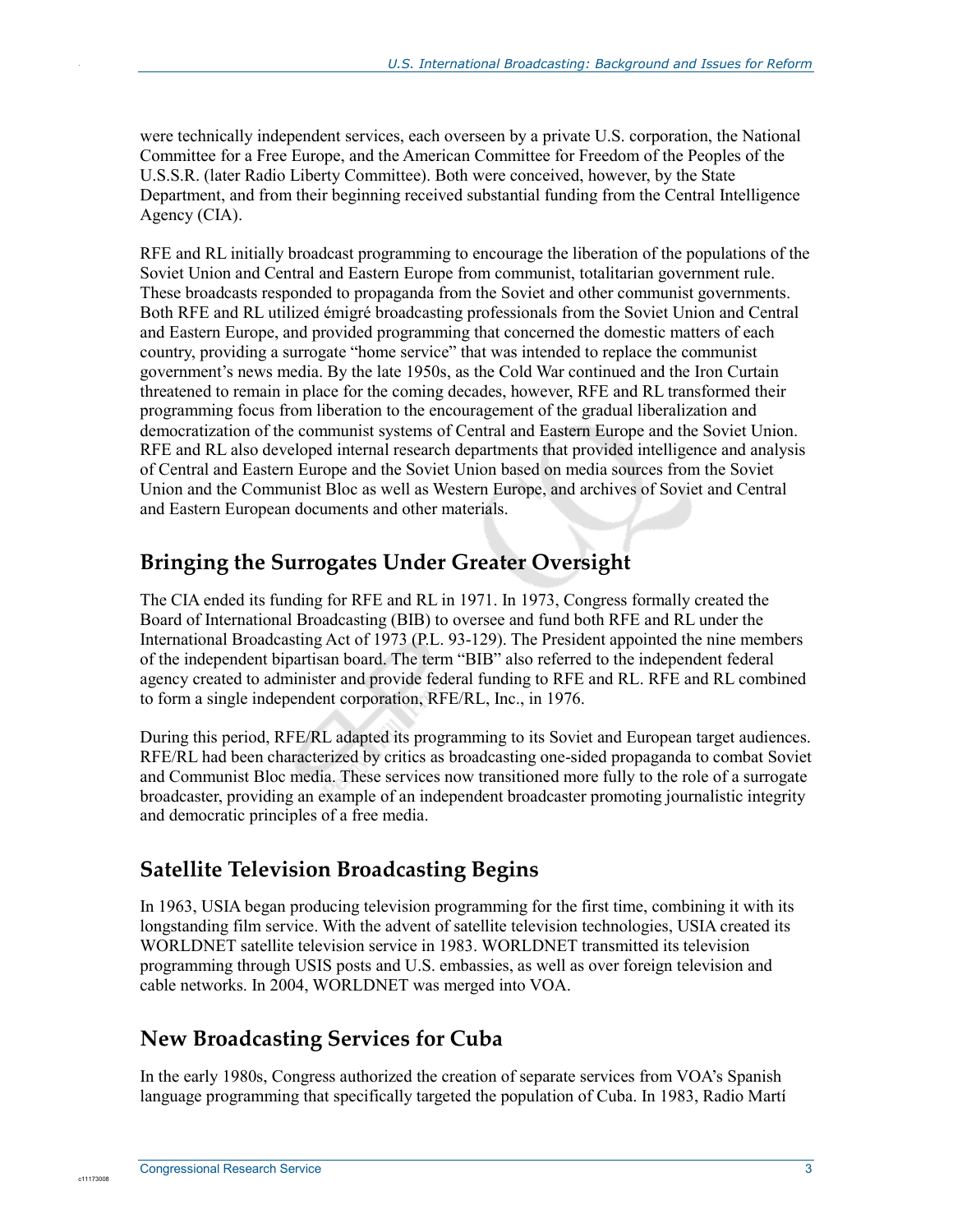began broadcasting to Cuba, and was joined in 1988 by TV Martí. These services were organized under the Office of Cuba Broadcasting (OCB), within the organization of USIA's Bureau of Broadcasting, which also oversaw VOA and WORLDNET broadcasting. Although Congress created the Martís as part of USIA with close links to VOA and not as an independent grantee organization like RFE/RL, the Martís were established to act as surrogate broadcasters in Cuba, similar to the surrogate role of RFE/RL in Europe and the Soviet Union.

## **Creating a Bipartisan Firewall for International Broadcasting**

With the enactment of the United States International Broadcasting Act of 1994 (Title III of P.L. 103-236; USIB Act), Congress abolished the BIB and reorganized all existing U.S. international broadcasting services under a new Broadcasting Board of Governors within USIA. The USIB Act established BBG to be composed of nine presidentially appointed and Senate-confirmed members, with the Secretary of State serving as a voting member ex officio and providing foreign policy information and guidance to the Board. By ensuring broadcasting independence while at the same time institutionalizing guidance from the Secretary of State, the USIB Act aimed to produce U.S. international broadcasting that is both credible and supportive of U.S. foreign policy objectives.

## **A New Surrogate for East Asia**

.

Recognizing that several of the most repressive regimes in the world ruled in East Asia, many observers and Members of Congress argued for several years for increased broadcasting to that region. Congress eventually authorized creation of Radio Free Asia (RFA) in 1994, and it began broadcasting in 1996, with a core mission to "provide accurate and timely news and information to Asian countries whose governments prohibit access to a free press."<sup>2</sup> RFA's target audiences are mandated by legislation and include countries in Asia where governments prohibit access to a free press, specifically the People's Republic of China and its regions of Tibet and Xinjiang, Burma, Cambodia, Laos, North Korea and Vietnam. RFA was authorized as a non-federal, private non-profit corporation that would operate under a BBG grant, much like RFE/RL.

## **BBG Becomes an Independent Agency**

In an effort to streamline U.S. government entities and activities in international affairs after the Cold War, Congress enacted the Foreign Affairs Agencies Consolidation Act of 1998, abolishing a number of independent government foreign affairs agencies. The act abolished USIA, folding the public diplomacy authorities into the State Department. The BBG, which had been created in 1994 within USIA to oversee U.S. international broadcasting, was preserved as an independent government agency in the act.<sup>3</sup> The International Broadcasting Bureau, created under the 1994 USIB Act as the government entity carrying out VOA and other federal government nonmilitary international broadcasting, was also preserved, and placed directly under the supervision of the BBG.

<sup>-&</sup>lt;br><sup>2</sup> See http://www.rfa.org/english/about/mission.html.

<sup>&</sup>lt;sup>3</sup> See Title XIII of the Foreign Affairs Reform and Restructuring Act of 1998 (Division G of P.L. 105-277).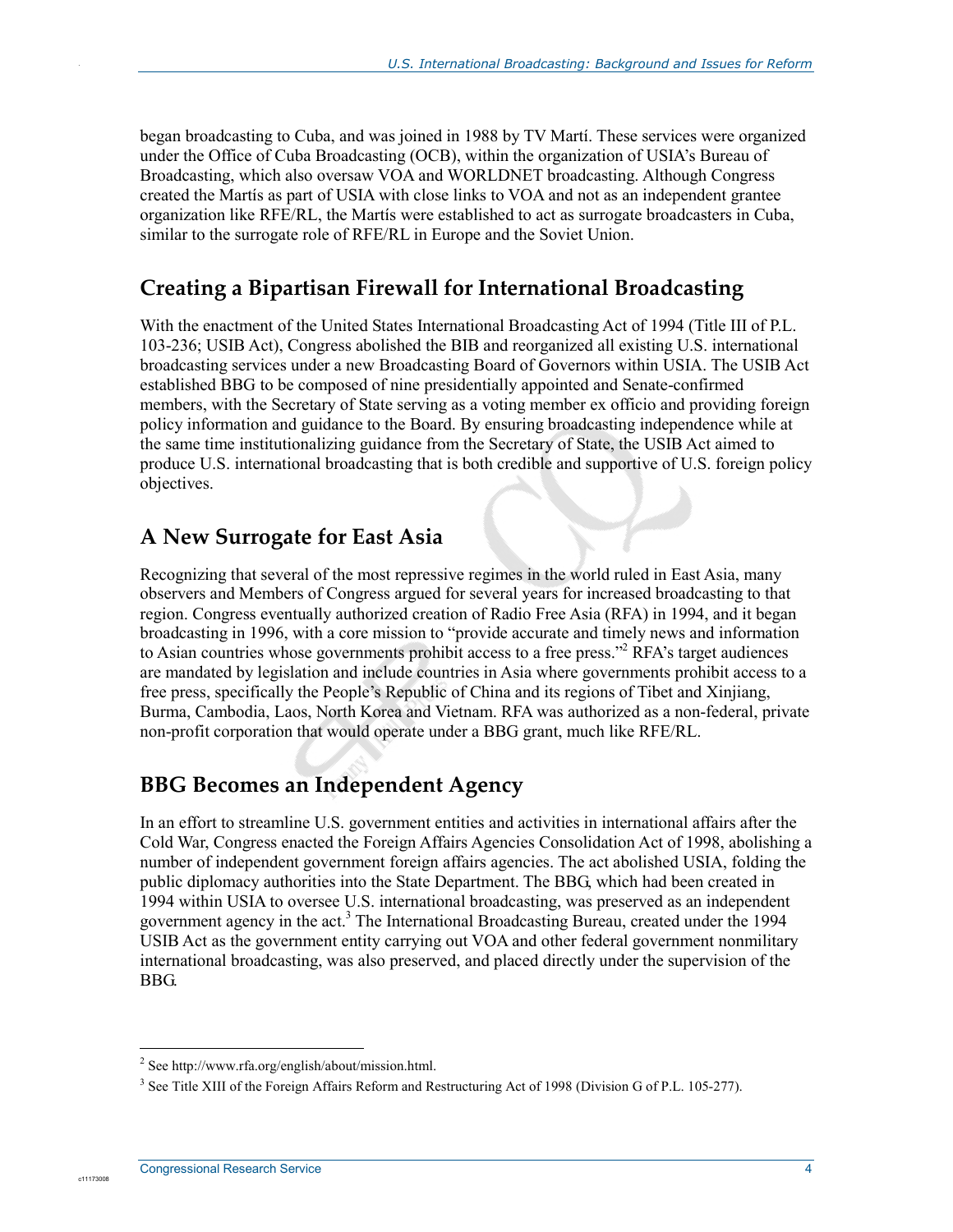## **New Middle East Broadcasting After 9/11**

.

After the terrorist attacks of September 11, 2001, the U.S. government undertook a number of initiatives to improve communications with the peoples of the Middle East and North Africa and to counter violent extremism and ideological support for terrorism. The BBG began increasing VOA broadcasting to the Middle East in 2002, and overhauled VOA broadcasting by creating within VOA the Middle East Radio Network (MERN), focusing on reaching larger, younger audiences on FM frequencies, as well as new VOA Arabic Internet and television programming. The next year, BBG proposed removing Middle East programming from VOA, ending the VOA Arabic service, and creating a new network for broadcasting to the Middle East. The new network would be a non-profit corporation, similar to RFE/RL and RFA, operating under federal funding from the BBG. Congress first funded the new network, named the Middle East Broadcasting Networks (MBN), in FY2004 appropriations, which supervises Alhurra television and Radio Sawa.

## **U.S. International Broadcasting Structure**

An independent agency of the U.S. federal government, the BBG operates a global broadcasting organization, including five separate broadcasters with varied missions and programming, agency and personnel administration, and operations and management of international communications technology and transmission, among other authorities. This section provides background information on the BBG, its broadcasters, its broadcasting missions, and activities.



**Figure 1. Map of Worldwide U.S. International Broadcasting Facilities** 

Corporate offices, overseas bureaus, and transmission facilities

**Source:** Broadcasting Board of Governors, http://www.bbg.gov/broadcasters/map/.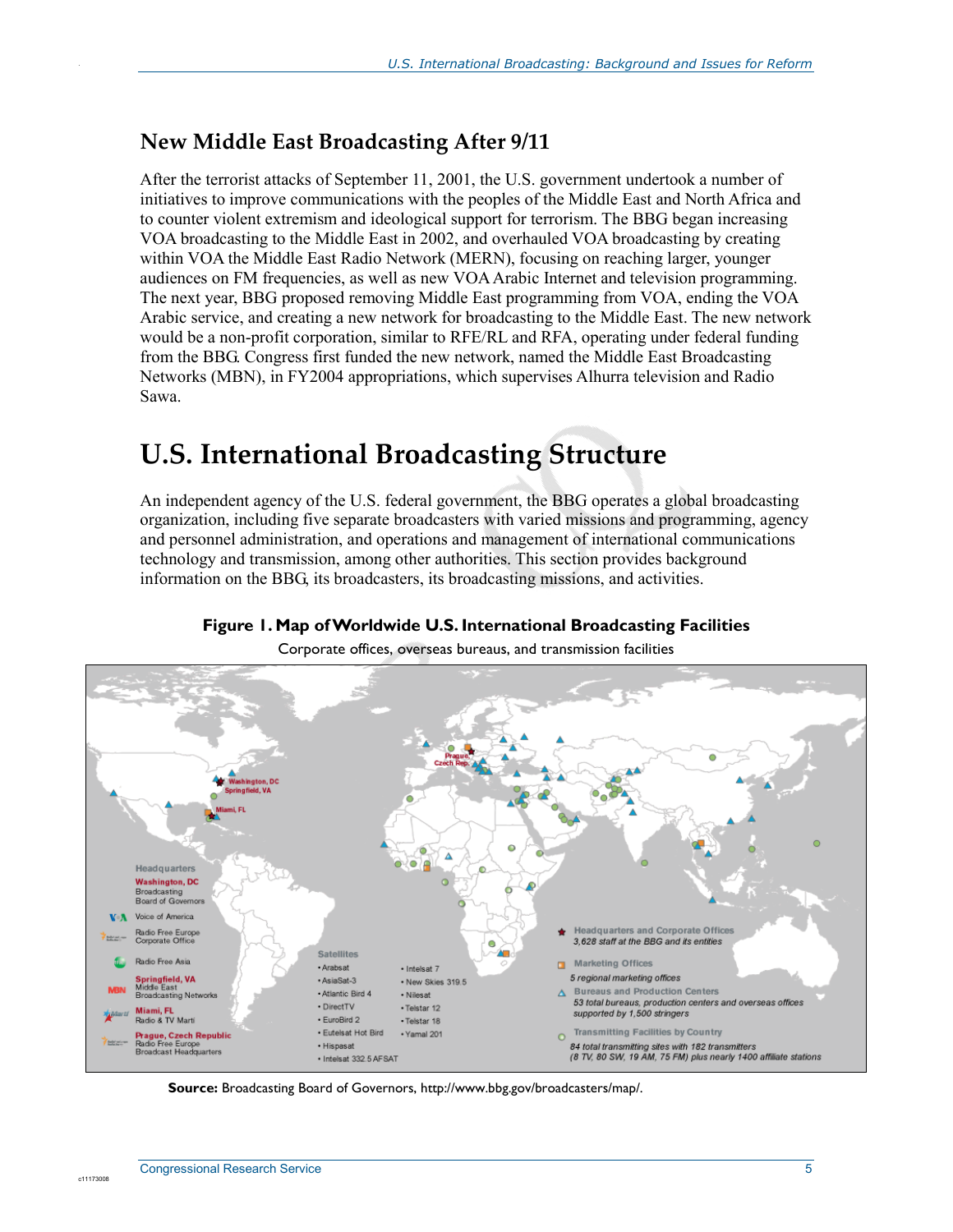## **Broadcasting Board of Governors**

The Broadcasting Board of Governors is the name of both the independent federal agency that directs and oversees all U.S. government-funded non-military broadcasting, and the nine-member board that provides executive leadership for the agency and each individual broadcaster under its authority. The BBG oversees strategic direction and performance research for U.S. international broadcasting programs. The Board membership is bipartisan, with eight presidentially appointed governors, no more than four of whom may be from the same political party, and who must be confirmed by the Senate. Appointed governors serve three-year terms. The Secretary of State serves as the ninth voting member ex officio, and provides information and guidance concerning U.S. foreign policy to the Board. The Under Secretary of State for Public Diplomacy and Public Affairs serves as the Secretary's representative on and chief State Department liaison to the Board. The Board is assisted in its duties by an Executive Director.

Within the BBG's agency structure, the Board oversees the operations of the International Broadcasting Bureau, which is responsible for maintaining the broadcasting network and providing technical support for U.S. international broadcasters. The BBG also oversees the two government agency broadcasters, VOA and OCB, as well as, RFE/RL, RFA, and MBN.

## **U.S. International Broadcasting Standards and Principles**

The Board, as a bi-partisan body, serves in part as a "firewall" between the independence and objectivity of U.S. international broadcasters on the one hand, and other U.S. government entities and authorities, which might influence the broadcasters in ways that are politically motivated. Nevertheless, the broadcasters are required to consider U.S. foreign policy as they carry out their missions. Indeed, under the USIB Act, U.S. international broadcasting must adhere to a number of diverse broadcasting standards and principles. Section 303 of the USIB Act<sup>4</sup> requires U.S. international broadcasting, among other things:

- to be consistent with the broad foreign policy objectives of the United States;
- to provide a balanced and comprehensive presentation of U.S. thought, institutions, culture, society, and government policies, and for VOA particularly, to represent America, not any single segment of American society;
- not to duplicate the activities of U.S. private broadcasters or governmentsupported broadcasting entities of democratic countries;
- to be conducted in accordance with the highest professional standards of broadcast journalism, providing news that is consistently authoritative, objective, and comprehensive;
- to promote respect for human rights, including freedom of religion;
- to provide programming to meet needs which remain unserved by the media available to the people of certain nations, as well as to provide a variety of opinions and voices from within particular nations and regions prevented by censorship or repression from speaking to their fellow countrymen.

 4 22 U.S.C. § 6202.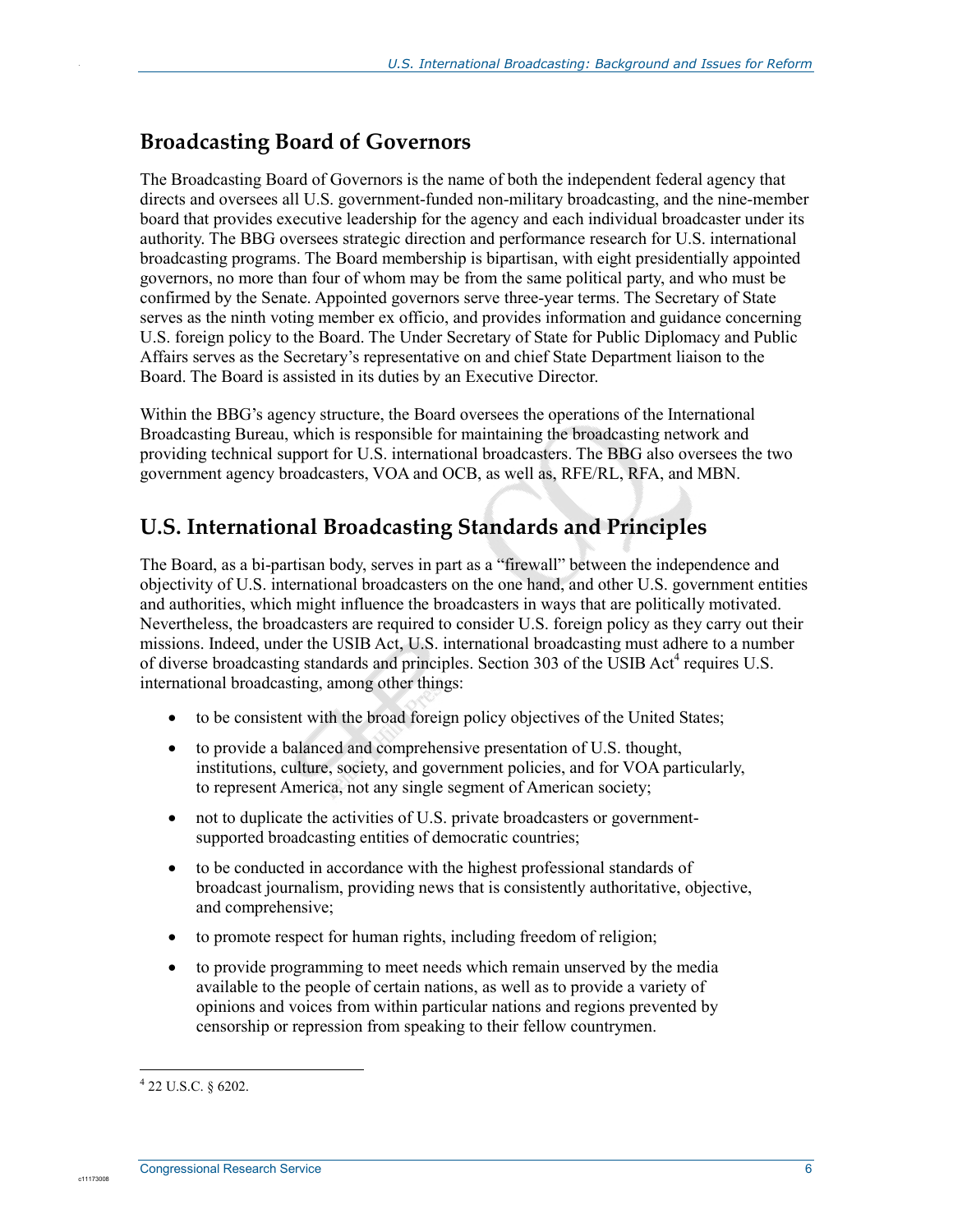These broadcasters are shielded from undue influence from the State Department, as well as the Board itself:

(d) PROFESSIONAL INDEPENDENCE OF BROADCASTERS.—The Secretary of State and the Board, in carrying out their functions, shall respect the professional independence and integrity of the International Broadcasting Bureau, its broadcasting services, and the grantees of the Board.<sup>5</sup>

Nevertheless, as is noted in the broadcasting principles set out in the USIB Act, the Secretary of State maintains an advisory role on U.S. foreign policy interests in U.S. international broadcasting. The USIB Act ensures that such interests are represented at least in the strategic decision making of the BBG:

#### **SEC. 306.ROLE OF THE SECRETARY OF STATE.**

(a) FOREIGN POLICY GUIDANCE.—To assist the Board in carrying out its functions, the Secretary of State shall provide information and guidance on foreign policy issues to the Board, as the Secretary may deem appropriate.<sup>6</sup>

### **International Broadcasting Bureau**

The BBG has responsibility for supervising, directing, and overseeing the operations of the International Broadcasting Bureau. Until recently, a director, appointed by the President with the advice and consent of the Senate, headed the IBB. Currently, as the BBG moves toward creating a new Chief Executive Officer position, an interim three-person IBB management team has been installed, with a Director of Global Operations, Director of Global Strategy, and Director of Global Communications. The IBB implements the BBG's strategic vision, and supports the worldwide broadcasting services of the Voice of America, as well as the Office of Cuba Broadcasting (Radio and TV Martí). It provides oversight over the grantee broadcasters. The IBB consists of the Offices of the General Counsel; Chief Financial Officer; Communications and External Affairs; Strategy and Development; Digital and Design Innovation; Performance Review; Contracts; Human Resources; Civil Rights; Policy; Security; and Technology, Services, and Innovation (TSI). The IBB provides technology and transmission services to each of the broadcasters under the U.S. international broadcasting umbrella overseen by the BBG. It also conducts audience and performance research and assessment and performs the financial, outreach, and administrative tasks of the agency. The IBB is responsible for maintaining its own broadcast and digital transmission networks, while also contracting with media affiliates that broadcast programming of U.S. international broadcasters. It also conducts media training programs, combats foreign government jamming of radio and TV transmissions, and TSI's Internet Anti-Censorship team supports broadcasters and targeted foreign populations with tools to circumvent government blocking of Internet access to news sites.

1

c1117300

 $5$  Section 305(d) of the USIB Act (22 U.S.C.  $\S$  6204(d)).

 $622$  U.S.C. § 6205(a). See also Section 1(b)(3)(D) and (E) of the State Department Basic Authorities Act of 1956, as amended (P.L. 84-885; 22 U.S.C. § 2651a(b)(3)(D) and (E)), which sets out the role of the Under Secretary of State for Public Diplomacy and Public Affairs in assisting the BBG in presenting the policies of the United States and to submit editorial materials to the BBG for broadcast on VOA.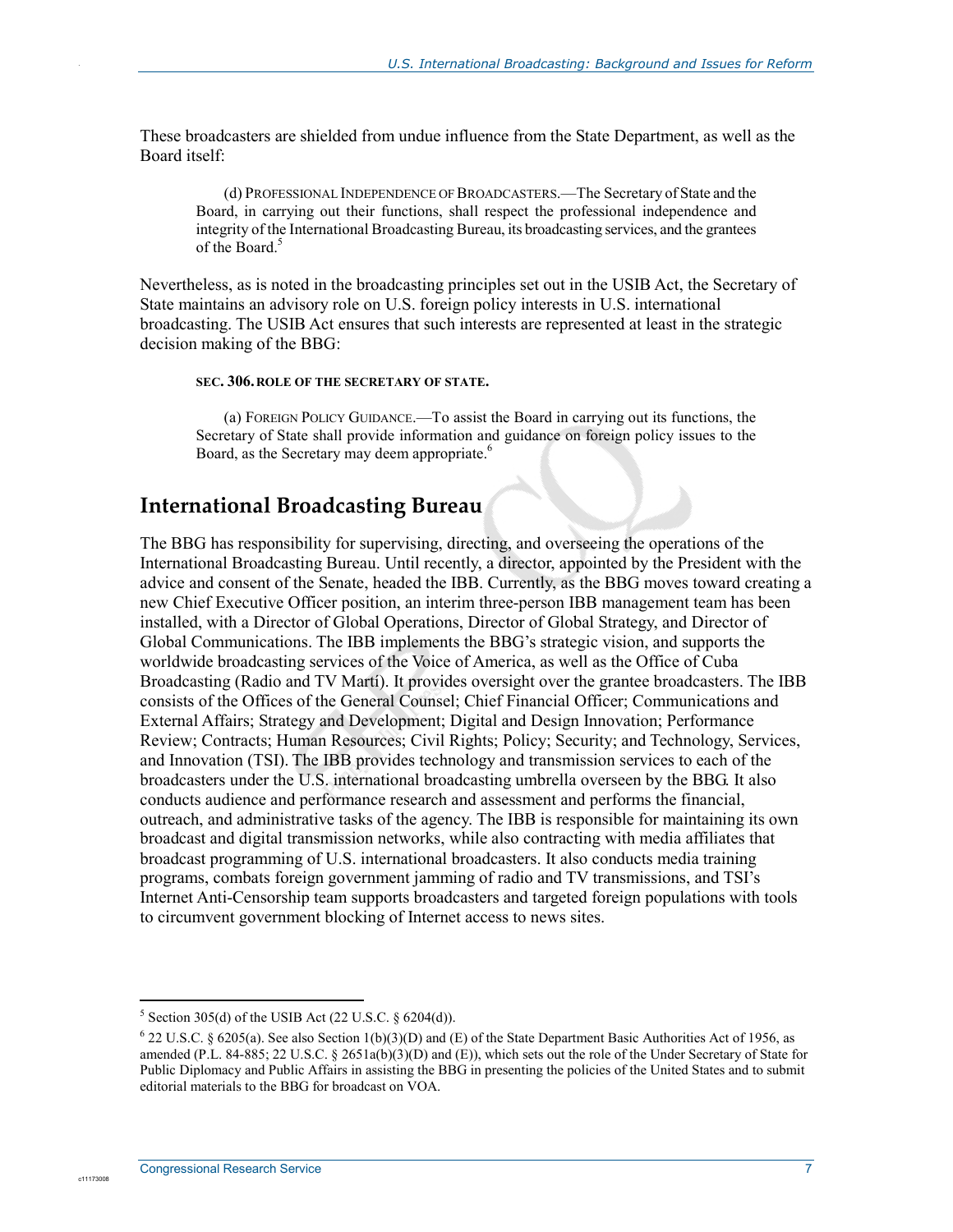### **Federal Government Broadcasters**

#### **Voice of America**

.

VOA broadcasts in 45 languages to an estimated audience of 165 million people on radio, television, and digital media. While continuing to broadcast primarily though radio and television, in recent years VOA has increased its presence on the Internet and digital platforms to expand its audience, especially targeting youth. According to its Charter, VOA "serve[s] as a consistently reliable and authoritative source of news ... "; "present[s] a balanced and comprehensive projection of significant American thought and institutions ... "; and "present[s] the policies of the United States clearly and effectively, [as well as] discussions and opinion on these policies."7 The U.S. government is permitted VOA airtime on a scheduled basis to present editorial comments. These editorials represent the only non-independent content on broadcasts under BBG supervision.

#### **Cuba Broadcasting (Radio and TV Martí)**

The Office of Cuba Broadcasting (OCB) broadcasts Radio and TV Martí programs to Cuba from its facilities in Florida. These broadcasts seek to provide a reliable source of news and information that is otherwise unavailable to the Cuban people. According to the BBG, "Radio and TV Martí and *martinoticias.com* encourage freedom and democracy in Cuba by using their programs to promote human rights and individual freedoms."<sup>8</sup>

#### **"Grantees" and "Surrogates"**

As is explained in the History section, above, U.S. international broadcasting has grown and evolved over time to include a number of different entities with varied missions. Broadcasters are characterized in different ways, based on the type of entity they are or the type of programming they are tasked with producing and communicating.

There are two types of broadcasting entity under the supervision of the BBG. First, the "federal" entities are in fact part of the BBG as a federal agency: these are VOA and OCB (Radio and TV Martí). Next, the BBG makes federal grants to independent broadcasting corporations in order to carry out the mission of U.S. international broadcasting. Such entities operate under grant agreements that require them to broadcast under certain objectives, guidelines, and principles. The "grantee" broadcasters are RFE/RL, RFA, and MBN (Alhurra and Radio Sawa).

When considering types of programming, VOA is often considered to be the flagship "general" or "global" broadcaster in U.S. international broadcasting, providing world news and news about the United States and its policies. On the other hand, RFE/RL, for example, provides programming that is meant to inform foreign populations in place of an indigenous free media in countries and regions that do not possess it or where some sort of media repression is present. In this way, RFE/RL acts as a "surrogate" free media in those countries and regions. RFA is also a "surrogate" broadcaster.

OCB's Radio and TV Martí, as well as the MBN networks, Alhurra and Radio Sawa, appear to be a blend of entity and broadcasting types. While the Martís are often considered to be "surrogate" broadcasters, perceived to be providing information to the Cuban people in the place of a free Cuban media, technically OCB and these services were created as part of VOA, and are federal government entities within the BBG, unlike the other two "surrogates" that are "grantees," RFE/RL and RFA.9 MBN, conversely, has a mission that seems to parallel VOA's, providing news and

1

<sup>&</sup>lt;sup>7</sup> Section 303(c) of the USIB Act (22 U.S.C.  $\S$  6202(c)).

<sup>8</sup> Broadcasting Board of Governors, *Fiscal Year 2015 Congressional Budget Request*, p. 51.

<sup>&</sup>lt;sup>9</sup> See Section 244 of the Television Broadcasting to Cuba Act (P.L. 101-246; 22 U.S.C. § 1465cc); Section 3(b) of the Radio Broadcasting to Cuba Act (P.L. 98-111; 22 U.S.C. § 1465a). The BBG does not characterize OCB and the Martís as "surrogates."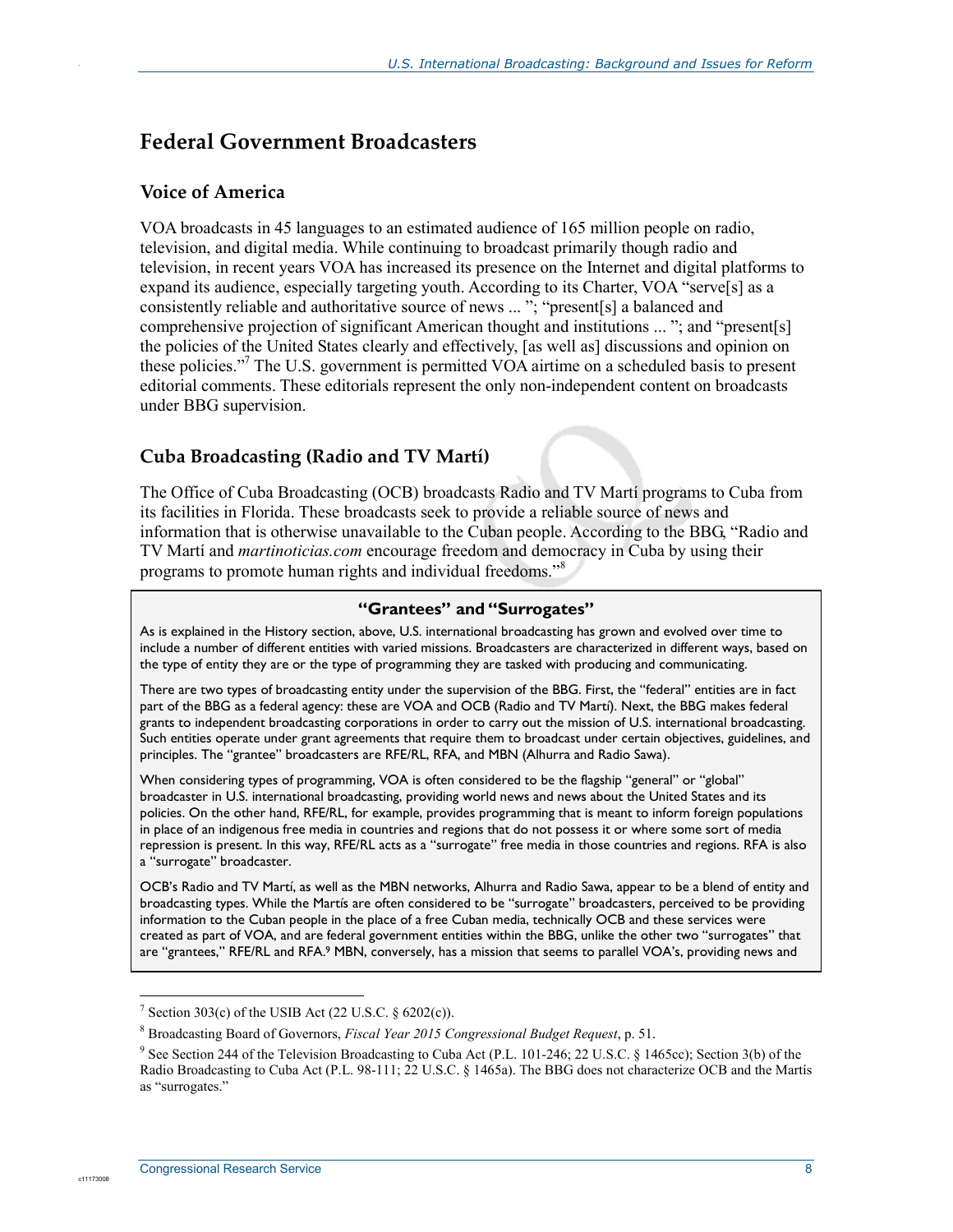information "to the people of the Middle East about the region, the world, and the United States," including U.S. government policies. In this way MBN can be termed a "general" or "global" broadcaster, but, unlike VOA, MBN is a "grantee," and was in fact created as a grantee replacement for the federal VOA Arabic service.

#### **Grantee Broadcasters**

.

The BBG also has funding and oversight authority over surrogate radio grantees: Radio Free Europe/Radio Liberty (RFE/RL) which also operates services targeting populations in the Middle East and Central and South Asia; and Radio Free Asia (RFA). It also provides funding to another grantee, the Middle East Broadcasting Networks, which operate Radio Sawa and Alhurra television, and have a more hybrid general/surrogate mission. These grantee broadcasters are independent corporations that operate under grants from the BBG.

#### **Radio Free Europe/Radio Liberty (RFE/RL)**

Radio Free Europe/Radio Liberty is a surrogate broadcaster that operates under a BBG grant. It broadcasts in 28 languages to countries in Eastern Europe, Russia, the Caucasus, Central Asia, Iraq, Iran, Afghanistan, and Pakistan. RFE/RL provides content on country and regional issues in places where no free media exists or where the media "are engaged in a transition from totalitarian control," and where other government-sponsored or social-group-inspired repression threatens democratic principles.<sup>10</sup>

#### **Radio Free Asia**

Congress authorized creation of Radio Free Asia as a surrogate broadcaster in 1994, and it began broadcasting in 1996, with a core mission to "deliver accurate and timely local news, information, and commentary" to Asian countries "that prevent or restrict freedom of the press."<sup>11</sup> RFA's target audiences are mandated by legislation and include countries in Asia where governments prohibit access to a free press, specifically the People's Republic of China and its regions of Tibet and Xinjiang, Burma, Cambodia, Laos, North Korea and Vietnam. RFA broadcasts in nine languages and three dialects.

#### **Middle East Broadcasting Networks**

Middle East Broadcasting Networks, Inc. provides news and information to the Arabic-speaking population of the Middle East. As an independent non-profit corporation, MBN, like RFE/RL and RFA, operates under a grant agreement with the BBG. According to the BBG, MBN's mission is to provide news and information "to the people of the Middle East about the region, the world, and the United States," including U.S. government policies.<sup>12</sup> MBN, therefore, has a mission somewhat similar to VOA's, while also including what might be considered surrogate programming. MBN networks stepped into the programming shoes of VOA's Arabic service, which was ended as Congress initially funded what became MBN. MBN networks include

1

 $10$  Ibid., p. 67.

 $11$  Ibid., p. 71.

<sup>12</sup> BBG website, http://www.bbg.gov/broadcasters/mbn/.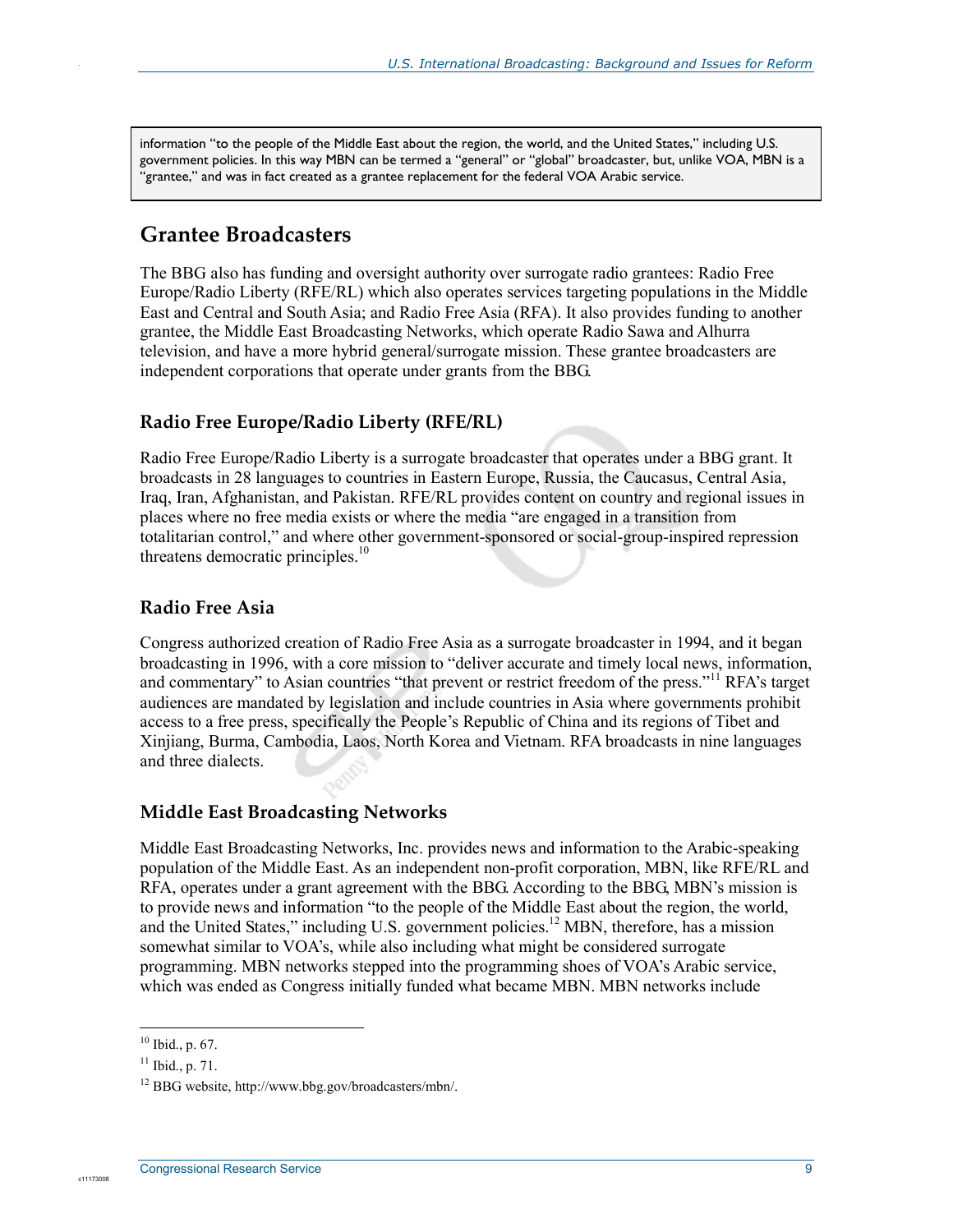- Alhurra, which provides television news to the Middle East, and Alhurra-Iraq, targeting television programming to Iraq;
- Radio Sawa, which broadcasts popular music alongside news reporting to attract the Middle Eastern population under the age of 35; and
- Afia Darfur, providing radio news programming about Darfur not otherwise available to the people of Darfur.

## **Performance Measuring and Evaluating Language Services**

The BBG uses a number of different metrics to measure the performance of their broadcasters, including quantitative measurements of total audience size and broadcaster website visits. As with any media network, the BBG uses audience size as a primary measure of performance. In FY2013, VOA weekly audience size saw an increase over previous years, while OCB and the grantees experienced decreases overall (see **Table 1**).

| <b>Weekly Listening/</b><br><b>Viewing Audience</b> | <b>FY2011</b> | <b>FY2012</b> | <b>FY2013</b> |  |
|-----------------------------------------------------|---------------|---------------|---------------|--|
| <b>VOA</b>                                          | 141.I         | 134.2         | 164.6         |  |
| MBN (Radio Sawa)                                    | 14.9          | 13.4          | 11.I          |  |
| MBN (Alhurra)                                       | 26.7          | 22.9          | 21.9          |  |
| <b>RFE/RL</b>                                       | 24.3          | 23.4          | 17.9          |  |
| <b>RFA</b>                                          | 11.9          | 10.7          | 10.8          |  |
| <b>OCB</b>                                          | Not available | Not available | Not available |  |

#### **Table 1. Audience for U.S. International Broadcasters, FY2011-FY2013**  Weekly audience in millions

**Source:** BBG *FY2015 Congressional Budget Request*.

The BBG also relies on "audience reach" as a primary measure of performance. As used by the BBG, "audience reach" is percentage of an target adult population that watch or listen to a broadcast service on a weekly basis.<sup>13</sup> The BBG also uses data to measure qualitative aspects such as:

- **Program quality**, represented as the percentage of respondents rating programming as "good or better" on the criteria of U.S. interest, content, balance, accuracy, and presentation. The BBG uses both audience and in-house expert respondents for this metric.
- **Program credibility**, measured as the percentage of audience respondents who listen at least once a week and consider programming "very trustworthy/reliable" or "somewhat trustworthy/reliable."

1

c1117300

<sup>&</sup>lt;sup>13</sup> According to the BBG, the British Broadcasting Corporation, Radio France International, and Deutsche Welle all rely on this metric as a primary measure of broadcaster performance.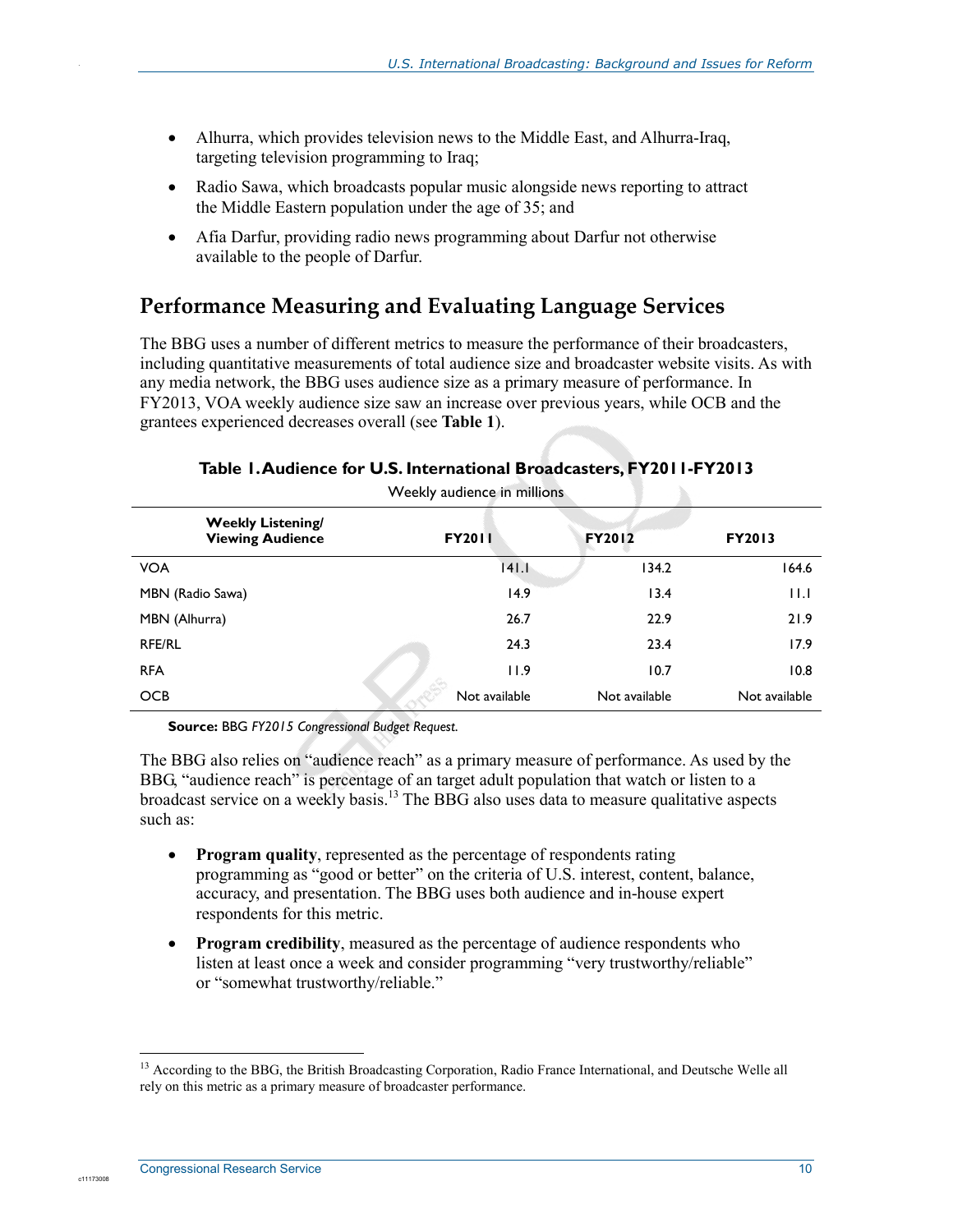• **Understanding**, determined as the percentage of audience respondents who say the programming has increased their understanding of current events "somewhat" or "a great deal."

|                                       | Quality       | <b>Credibility</b> | Understanding |
|---------------------------------------|---------------|--------------------|---------------|
| Voice of America                      | 100           | 89                 | 90            |
| MBN (Alhurra)                         | Not conducted | 84                 | 79            |
| MBN (Radio Sawa)                      | Not conducted | 85                 | 80            |
| Radio Free<br>Europe/Radio Liberty    | 96            | 92                 | 90            |
| Radio Free Asia                       | 100           | 89                 | 97            |
| Office of Cuba<br><b>Broadcasting</b> | 100           | Not available      | Not available |

Percentage of respondents, FY2013

**Source:** Broadcasting Board of Governors Fiscal Year 2013 Performance and Accountability Report.

**Table 2** provides performance measurements under these three metrics for FY2013. The table exhibits positive results overall for all of the broadcasters. Some observers contend that these high numbers might reflect the BBG's reliance on regular audience members to determine credibility and understanding, with a relative dearth of outreach to those who do not watch or listen to U.S. international broadcasters precisely because they do not find U.S. international broadcasters credible or useful. Measuring broadcasting to Cuba is not possible, the BBG explains, as it cannot access audience members to conduct useful research.

In addition to performance evaluation of each broadcast entity, the BBG reviews each language service individually on an annual basis. Data included in the BBG's annual Language Service Review includes information on each of the performance criteria explained above, as well as data from independent sources on the stability, political freedom, and press freedom in the countries where the language service is broadcast. It also provides information on media outlets competing with the U.S. international broadcaster in the country, and whether the targeted country's government is prohibiting or inhibiting distribution of the broadcaster's programming. The Board is required "to review, evaluate, and determine, at least annually, after consultation with the Secretary of State, the addition or deletion of language services" pursuant to Section 305(a)(4) of the USIB Act.<sup>14</sup> The BBG annually suggests eliminating language services to countries where press and political freedoms have improved significantly.

## **BBG Funding Information and Trends**

The BBG, as an independent government agency, submits its own annual budget request. **Table 3**, below, provides appropriations and budget numbers for the BBG, IBB, and U.S. international broadcasters from FY2013 to the FY2015 request.

.

<u>.</u>

 $14$  22 U.S.C. § 6204(a)(4).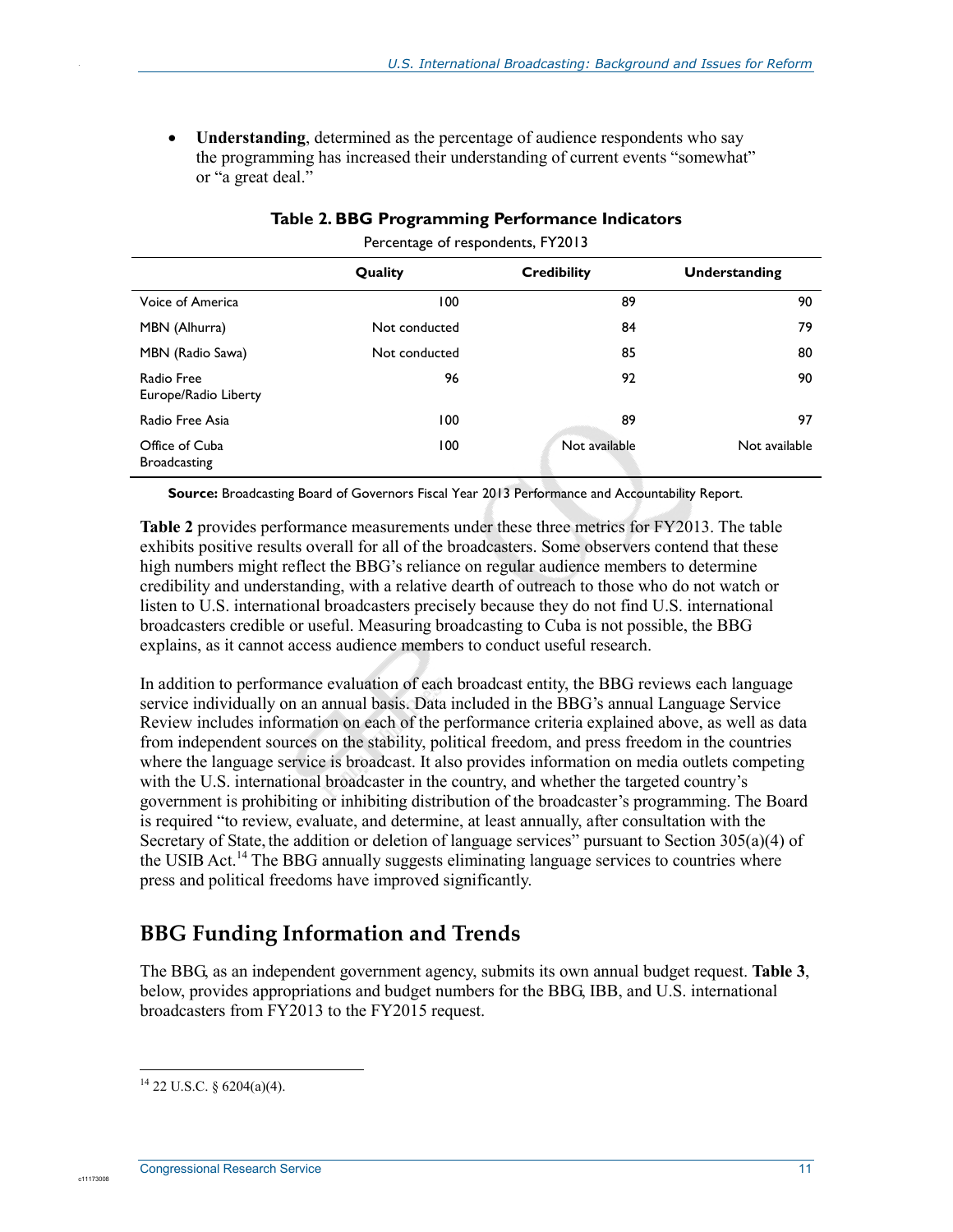|                                                     | FY2013<br><b>Actual</b> | <b>FY2014</b><br><b>Planned</b> | <b>FY2015</b><br><b>Request</b> |
|-----------------------------------------------------|-------------------------|---------------------------------|---------------------------------|
| <b>International Broadcasting Operations</b>        |                         |                                 |                                 |
| <b>Federal Entities</b>                             |                         |                                 |                                 |
| Voice of America                                    | 196,357                 | 199,175                         | 211,920                         |
| Office of Cuba Broadcasting                         | 26,293                  | 27,043                          | 23,130                          |
| International Broadcasting Bureau                   | 65,246                  | 65,985                          | 64,930                          |
| Office of Technology, Services, and Innovation      | 179,820                 | 198,659                         | 175,300                         |
| <b>Total, Federal Entities</b>                      | 467,716                 | 490,862                         | 475,280                         |
| <b>Independent Grantee Organizations</b>            |                         |                                 |                                 |
| Radio Free Europe/Radio Liberty                     | 92,097                  | 93,850                          | 95,890                          |
| Radio Free Asia                                     | 41,759                  | 35,605                          | 38,720                          |
| Middle East Broadcasting Networks                   | 105,699                 | 105, 163                        | 106,570                         |
| Total, Independent Grantee Organizations            | 239,555                 | 234,618                         | 241,180                         |
| <b>Total, International Broadcasting Operations</b> | 707,271                 | 725,480                         | 716,460                         |
| <b>Broadcasting Capital Improvements</b>            | 6,008                   | 8,000                           | 4,800                           |
| <b>Total, Broadcasting Board of Governors</b>       | 713,279                 | 733,480                         | 721,260                         |

#### **Table 3. Broadcasting Board of Governors Budget Information, FY2013–FY2015**  (\$ in thousands)

**Source:** Broadcasting Board of Governors Fiscal Year 2015 Budget Request.

## **Key Policy Issues**

The BBG recently reported worldwide audiences for U.S. international broadcasters of over 200 million people.<sup>15</sup> In a number of instances BBG-supervised broadcasters have been accused of broadcasting programming that does not comport with the broad foreign policy interests of the United States.16 U.S. international broadcasters and the American and foreign journalists working for them, nonetheless, are often generally considered to be effective sources of news and information in the countries where they broadcast. Their programming increases in audience size and importance especially in times of crises where the American voice and U.S. government policy is most salient to targeted populations.

1

c11173008

<sup>15</sup> Broadcasting Board of Governors, *Fiscal Year 2015 Congressional Budget Request*, p. 3.

<sup>&</sup>lt;sup>16</sup> See, e.g., William Booth, "U.S. government's Radio and TV Marti call Cuban Cardinal Jaime Ortega a lackey," *Washington Post*, May 5, 2012, http://articles.washingtonpost.com/2012-05-05/world/35456652\_1\_havana-churchcuban-cardinal-jaime-ortega-dissidents; Ariel Cohen and Helle C. Dale, *How to Save Radio Liberty*, Heritage Foundation, December 13, 2012, http://www.heritage.org/research/reports/2012/12/how-to-save-radio-liberty.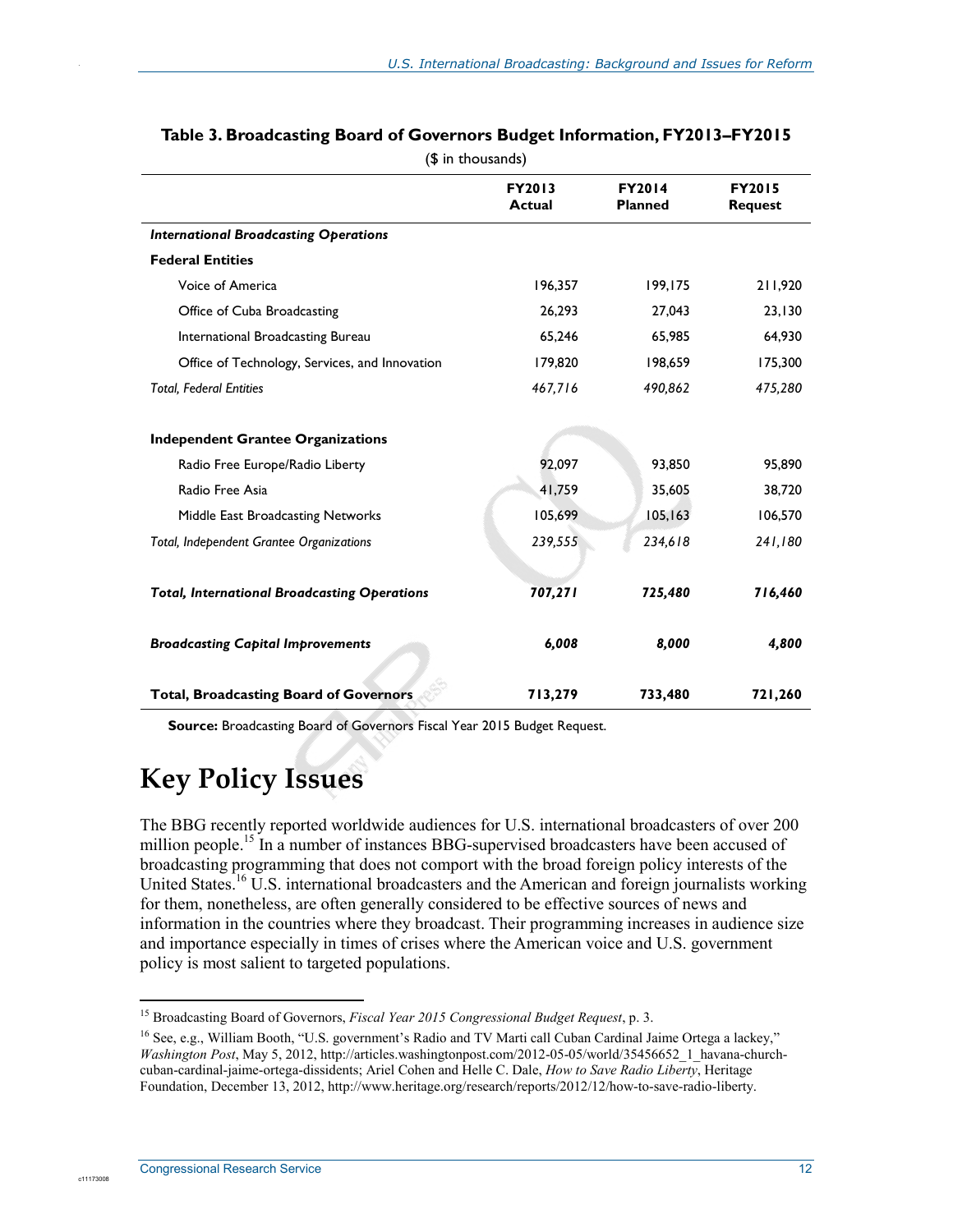While the goals and objectives of U.S. international broadcasting have been broadly supported by policymakers for many years, the BBG as an agency has often been the subject of criticism, from its operations and structure to the individuals making up the Board's membership. Former Secretary of State Hillary Clinton, for example, gave this testimony in a House Foreign Affairs Committee hearing in January 2013:

[W]e need to do a better job conveying a counternarrative to the extremist jihadist narrative.... [W]e have abdicated the broadcasting arena.... [W]e have private stations, CNN, Fox, NBC, all of that. They're out there, they convey information. But we're not doing what we did during the Cold War. Our Broadcasting Board of Governors is practically defunct in terms of its capacity to be able to tell a message around the world. So we're abdicating the ideological arena, and we need to get back into it. We have the best values, we have the best narrative. Most people in the world just want to have a good, decent life that is supported by a good, decent job and raise their families. And we're letting the jihadist narrative fill a void. We need to get in there and compete—and we can do it successfully.<sup>17</sup>

Several issues and recommendations for reform have been put forward to make the BBG more effective.

## **Board Operations and Creating a New Position for Executive Leadership**

Some observers see certain fundamental flaws with the structure of U.S. international broadcasting, especially with the BBG itself. Because nominations and confirmations of new Board members are often held up for months and even years, some contend, the BBG has become a "political football" that leaves U.S. international broadcasting without consistent leadership and damages morale within the agency. It has been argued that a Board made up of part-time, rotating, volunteer members, however dedicated and talented, is not as effective as full-time executive leadership. A recent report described the workings of the Board, and the relationships among its members, as well as between its members and the broadcasters, as dysfunctional in certain aspects.<sup>18</sup> Several reports have recommended changes to the composition of the Board, some calling for more seasoned journalists or career broadcasters, and others calling for experts in foreign policy, democracy promotion, and human rights. Some recommendations call for reform of the Board's operations, requiring Board members to be more engaged in Board decisions through more stringent requirements for attendance at Board meetings, among other reforms. The BBG has recently undertaken a number of changes to Board meetings and operations to address these issues. An alternative proposed in recent years would replace the current Board with an executive board to include one representative from each of five major U.S. news organizations directing a consolidated U.S. international broadcaster that is organized as a government-funded corporation, rather than a government agency.<sup>19</sup>

1

c11173008

<sup>&</sup>lt;sup>17</sup> U.S. Congress, House Committee on Foreign Affairs, Hearing on the Terrorist Attacks in Benghazi, Libya, 113<sup>th</sup> Cong.,  $1<sup>st</sup>$  sess., January 23, 2013.

<sup>18</sup> See, e.g., U.S. Department of State and Broadcasting Board of Governors Office of Inspector General, *Inspection of the Broadcasting Board of Governors*, ISP-IB-13-07, January 2013, http://oig.state.gov/documents/organization/ 203193.pdf.

<sup>19</sup> The news organizations are ABC, CBS, CNN, Fox, and ABC. See Kim Andrew Elliott, *America Calling: A 21st Century Model*, Foreign Service Journal, October 2010, p. 35.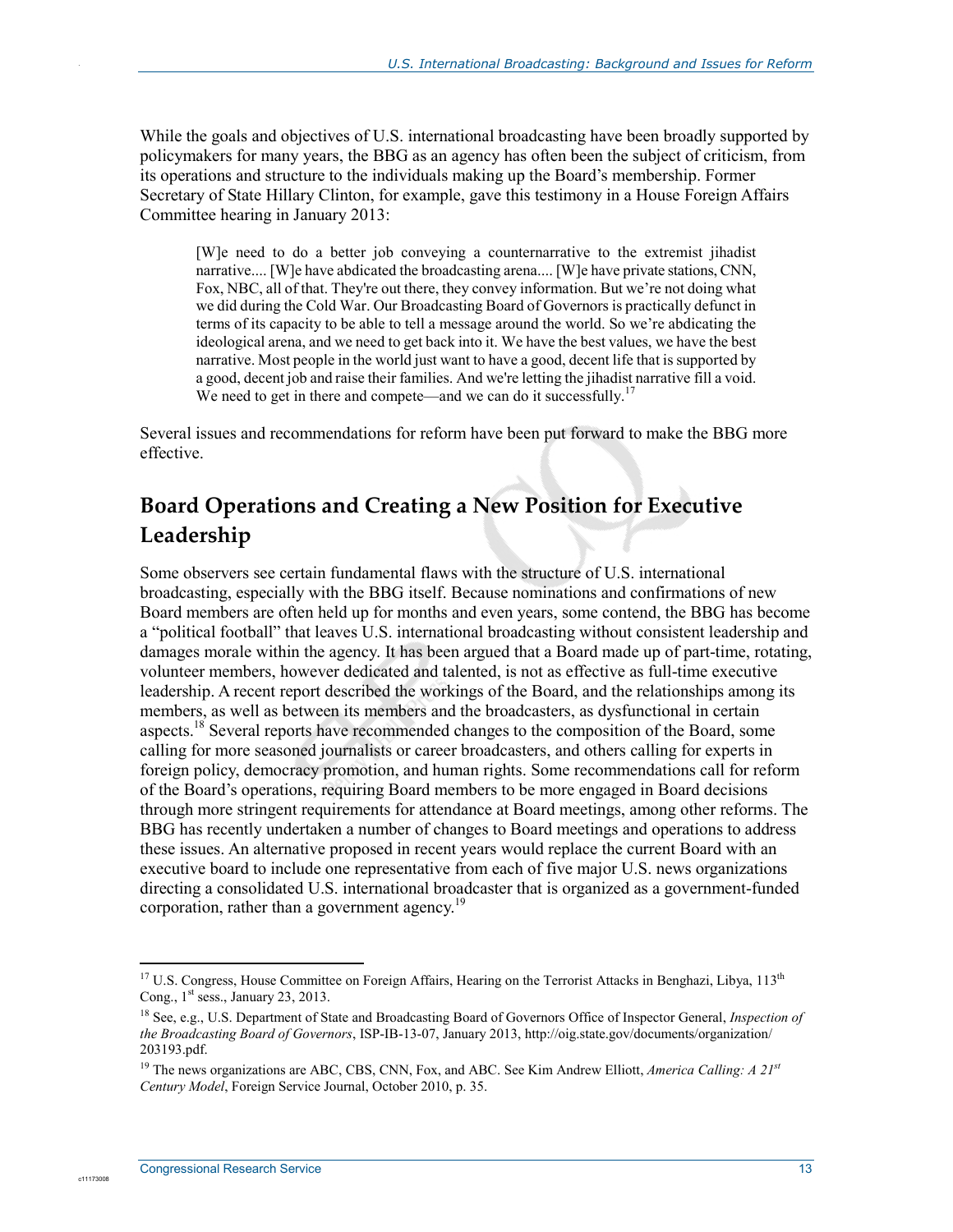One of the main criticisms of the Board has been the perceived interference by individual Governors, and the Board as a whole, with the fundamental operations of U.S. international broadcasting, instead of remaining focused on strategic direction and oversight. At the same time, some have argued, U.S. international broadcasting lacks a strong, centralized executive position akin to an individual government agency head that would exercise sufficient authority to effectively direct the BBG's broadcasting efforts. In November 2011, the BBG itself first set out plans to create a new chief executive officer (CEO) position to head the agency.<sup>20</sup> Such a position would centralize authorities to direct and oversee on a more comprehensive and detailed basis the day-to-day operations of all components of U.S. international broadcasting, including the nonfederal grantee broadcasters.

Creating such a position, the BBG states, would place executive authority in one officer who would handle supervising day-to-day operations, while the Board would be freed to focus on long-term strategic direction and oversight. Second, it would institutionalize a strong bureaucratic leadership position that could increase efficiency and effectiveness across several individual broadcasters. Some observers have questioned this reform proposal, claiming it does not do enough to coordinate the overall direction of U.S. international broadcasting.<sup>21</sup> The BBG has attempted to increase cooperation and resource sharing amongst the various independent broadcasters in recent years, to reduce different elements working at cross-purposes or in duplication. While the CEO position would further this process by creating a position to encourage this coordination, it would leave in place several broadcasters, each with its own organizational structure, its own management team, some federal entities and some independent corporations. The CEO, while relieving the Board of taking on operational responsibilities, might still face opposition from entrenched, stovepiped broadcasting units that would keep the CEO sidelined in many areas of broadcaster strategic direction and cooperation.

## **Strategic Direction and Resource Allocation**

The BBG has taken steps and proposed others intended to improve the effectiveness of U.S. international broadcasting overall while realizing cost savings through streamlining language services and transitioning to new information communication technologies. The Board is tasked with determining whether or not to end a language service, based on whether the population targeted by that service enjoys access to the reporting of a free press, among other factors. A recent report from the Government Accountability Office (GAO), however, points out that twothirds of BBG-supervised services overlap in language with another service, providing the BBG with the opportunity to consolidate such services or their programming to realize cost savings that the BBG has not yet captured.<sup>22</sup> GAO has also found that the BBG does not take into account the international broadcasting activities of other democracies, including the United Kingdom's British Broadcasting Corporation World Service (BBC), Germany's Deutsche Welle, and France's Radio France International (RFI), as well as international media networks such as CNN. Indeed,

http://uscpublicdiplomacy.org/publications/ perspectives/CPDPerspectives\_P1\_2013.pdf.

c1117300

<sup>1</sup> 20 Broadcasting Board of Governors, *Impact Through Innovation and Integration: BBG Strategic Plan 2012-2016*, November 2011, http://www.bbg.gov/wp-content/media/2012/02/BBGStrategicPlan\_2012-2016\_OMB\_Final.pdf.

<sup>21</sup> Emily T. Metzgar, *Considering the "Illogical Patchwork": The Broadcasting Board of Governors and U.S. International Broadcasting*, CPD Perspectives on Public Diplomacy Paper 1, January 2013,

<sup>22</sup> U.S. Government Accountability Office, *Broadcasting Board of Governors: Additional Steps Needed to Address Overlap in International Broadcasting*, GAO-13-172, January 29, 2013, http://www.gao.gov/products/GAO-13-172.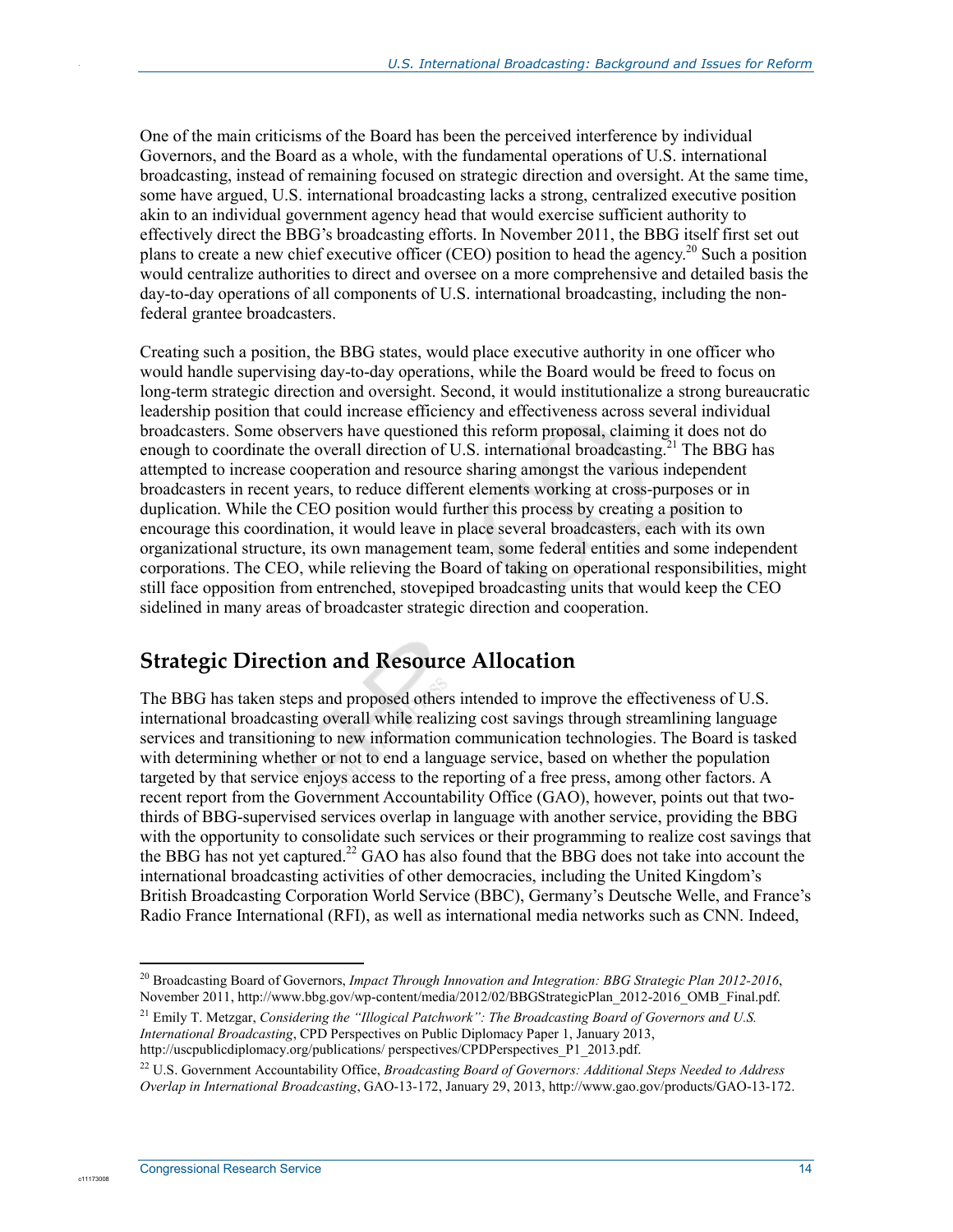U.S. legislation contemplates the winding down of U.S. government-funded efforts when they would overlap or make redundant other such communications.<sup>23</sup>

The BBG has agreed that further streamlining can be undertaken, but contends that there are a number of reasons why it has not occurred. First, the BBG has in several circumstances proposed the ending or reduction of certain language services, but has been directed by Congress to maintain such services at their current levels in annual appropriations legislation. Second, the legislation authorizing U.S. international broadcasting demands that there be such overlap in services by maintaining the bifurcated structure of VOA providing world news and news about the United States and U.S. policy, and the surrogate broadcasters providing more local news in the place of an indigenous free press. Third, the BBG argues that broadcasting by private media and other government-funded international broadcasters target different audiences and follow different communication missions, making the continuation of U.S. international broadcasting necessary to carry out the purposes of the USIB Act and other U.S. international broadcasting authorities.

## **Shifts in Information Communication Technology**

Recent BBG plans to refocus resources and concentrate on new technologies for U.S. international broadcasting have also come under criticism. The BBG has continued to push for downsizing its capacity to broadcast radio programming, especially short-wave radio, while vastly increasing its information dissemination on the Internet, including through social media and cell-phone and other mobile device delivery. BBG cites declining use of short-wave radio in countries where such reductions are targeted, and explains that U.S. international broadcasting needs to keep pace with other media outlets moving to new and digital media to maintain relevance and audience levels. Some observers argue, however, that short-wave broadcasting is still the best option for providing mass communication that is most resilient to jamming efforts by repressive governments, and that can reach into places where Internet, television, and even FM radio reception is absent. $^{24}$ 

It has been argued that a migration to primarily Internet-based and cell-phone delivery of content is dangerous given the ability of repressive regimes to track online traffic and block access to websites. Some observers contend that U.S. international broadcasting should maintain a mix of different dissemination technologies, including traditional media such as radio, to ensure the broadest reach and most effective penetration of target markets. Short-wave transmissions, however, can be jammed, and the BBG is often successful in employing Internet circumvention software to ensure access to online content.<sup>25</sup> In addition, although the BBG and VOA have proposed cuts to radio broadcasts in certain countries and for certain languages, overall U.S. international broadcasting does provide a mix of different dissemination technologies and approaches, tailored to the media consumption habits of target audiences. Market research from

1

c1117300

<sup>&</sup>lt;sup>23</sup> See Section 303(a)(4) of the USIB Act (22 U.S.C. § 6202(a)(4)); Sections 502 and 1005 of the United States International Information and Educational Exchange Act of 1948 (P.L. 80-402; 22 U.S.C. §§ 1462 and 1437).

<sup>24</sup> See, e.g., Helle Dale, *Sequestration Prompts Attempt to Silence U.S. Radio Broadcasting*, Heritage Foundation, April 8, 2013, http://blog.heritage.org/2013/04/08/sequestration-prompts-attempt-to-silence-u-s-radio-broadcasting/.

<sup>&</sup>lt;sup>25</sup> Congress recognized the BBG's effectiveness in this area when it transferred funds for Internet circumvention from the State Department to the BBG for FY2011. See Sec. 2121(g) of the Full-Year Continuing Appropriations Act, 2011 (Division B of P.L. 112-10).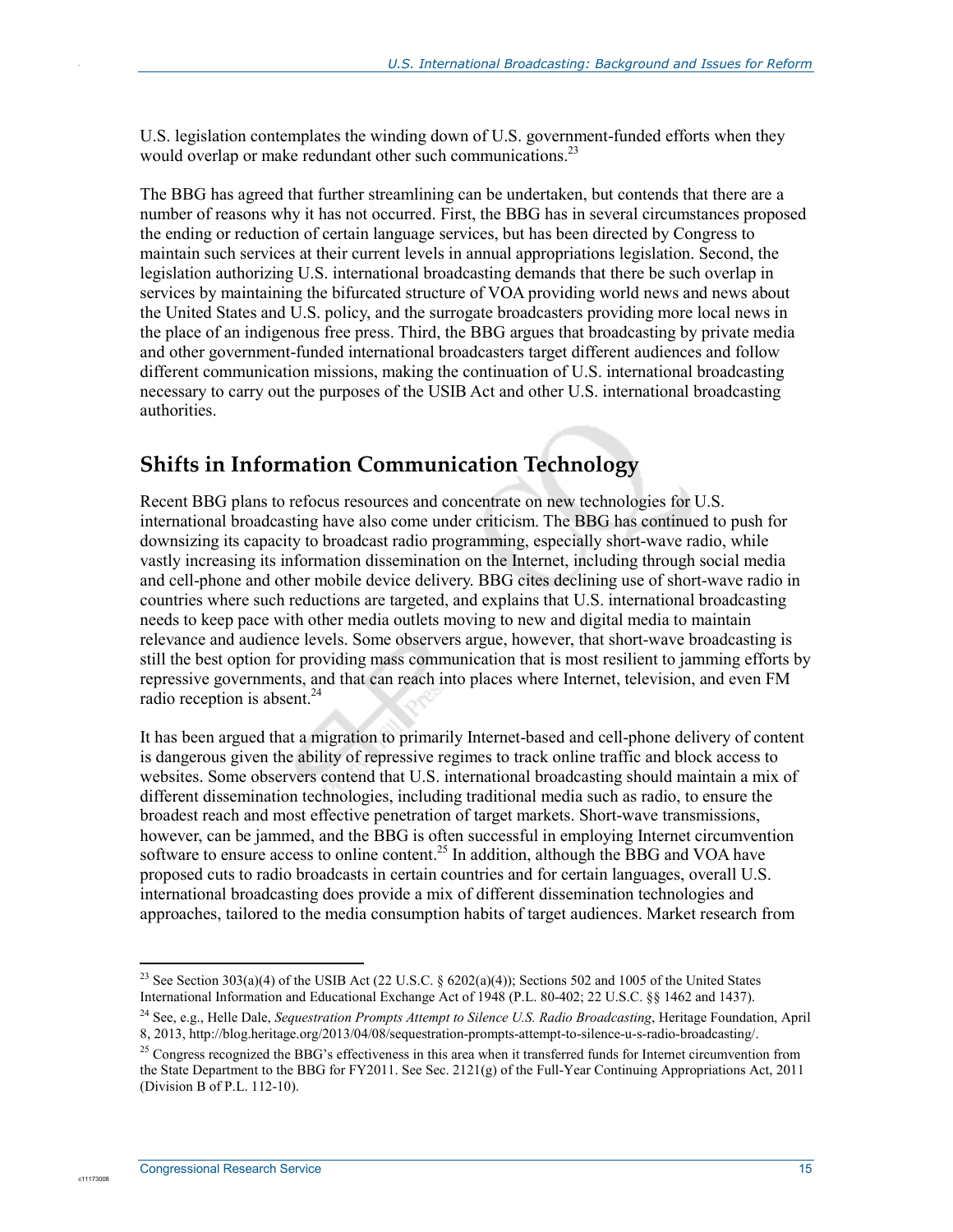BBG has shown radio usage as very high, for example, in many African countries, where the BBG plans to maintain radio broadcasting, including short-wave broadcasting.

### **Possible Consolidation of U.S. International Broadcasters**

As discussed, many observers have argued that creating a CEO to centralize executive leadership of the BBG and its broadcasters can only go so far toward improving strategic direction and efficient use of resources. Some have recommended, therefore, consolidating the BBG's various broadcasting entities into one organization to realize cost efficiencies and savings, reduce duplication of language services, and eliminate redundant upper management structures across the several broadcast entities. The result would be an entity that more closely resembles the BBC World Service, and other foreign international broadcasting systems. Such a consolidation would improve effectiveness of U.S. international broadcasting, it is argued, by providing a single, fullservice source for credible, truthful news and other information on local, regional, and international issues, while eliminating the need to tune to more than one station to access the news reporting broadcast to that country.

Others have called for such a consolidated broadcast entity to be de-federalized completely, in order to ensure credibility with foreign audiences wary of U.S. government-controlled messaging. U.S. international broadcasting would remain funded by the U.S. government, however, and some have called for such a de-federalized broadcaster to be placed under the guidance and funding of a strong U.S. foreign policy agency, such as the State Department, the U.S. Agency for International Development, or the Department of Defense.<sup>26</sup>

Proponents of maintaining the current structure of several separate broadcasters counter that each broadcast entity is necessary to fulfill the overall mission of U.S. international broadcasting as it has been understood since its modern inception. While VOA's mission is to provide news and information in a fashion that explains the United States and U.S. government policies to the world, the surrogate broadcasters, RFE/RL, RFA, and OCB, as well as the MBN services, are intended to broadcast in the place of an indigenous free media. Any consolidation may purposely or inadvertently reduce effectiveness of an individual broadcaster's programming as a large consolidated entity prioritizes different regions or types of programming. Even in the case of consolidation, most observers seem to believe that maintaining the individual broadcaster brands is important to continue to benefit from longstanding goodwill toward such brands in different parts of the world.

## **Role of U.S. International Broadcasting in Advancing U.S. Foreign Policy Goals and Promoting Democracy**

One of the primary purposes of U.S. international broadcasting is to provide for the free flow of information that presents a balanced view of issues important to foreign publics. VOA is tasked with comprehensive reporting on American life, culture, and explaining U.S. policy. The surrogate broadcasters, such as RFE/RL, are tasked with providing news reporting that fills the gaps in coverage in countries where no free media exist due to government repression or other

1

c1117300

<sup>26</sup> See A. Ross Johnson and R. Eugene Parta, *A 21st Century Vision for U.S. Global Media*, Woodrow Wilson Center, Occasional Paper, November 2012, http://www.wilsoncenter.org/sites/default/files/21st%20Century%20Vision%20in% 20Global%20Media\_ Johnson\_Parta\_HAPP\_Occasional%20Paper.pdf.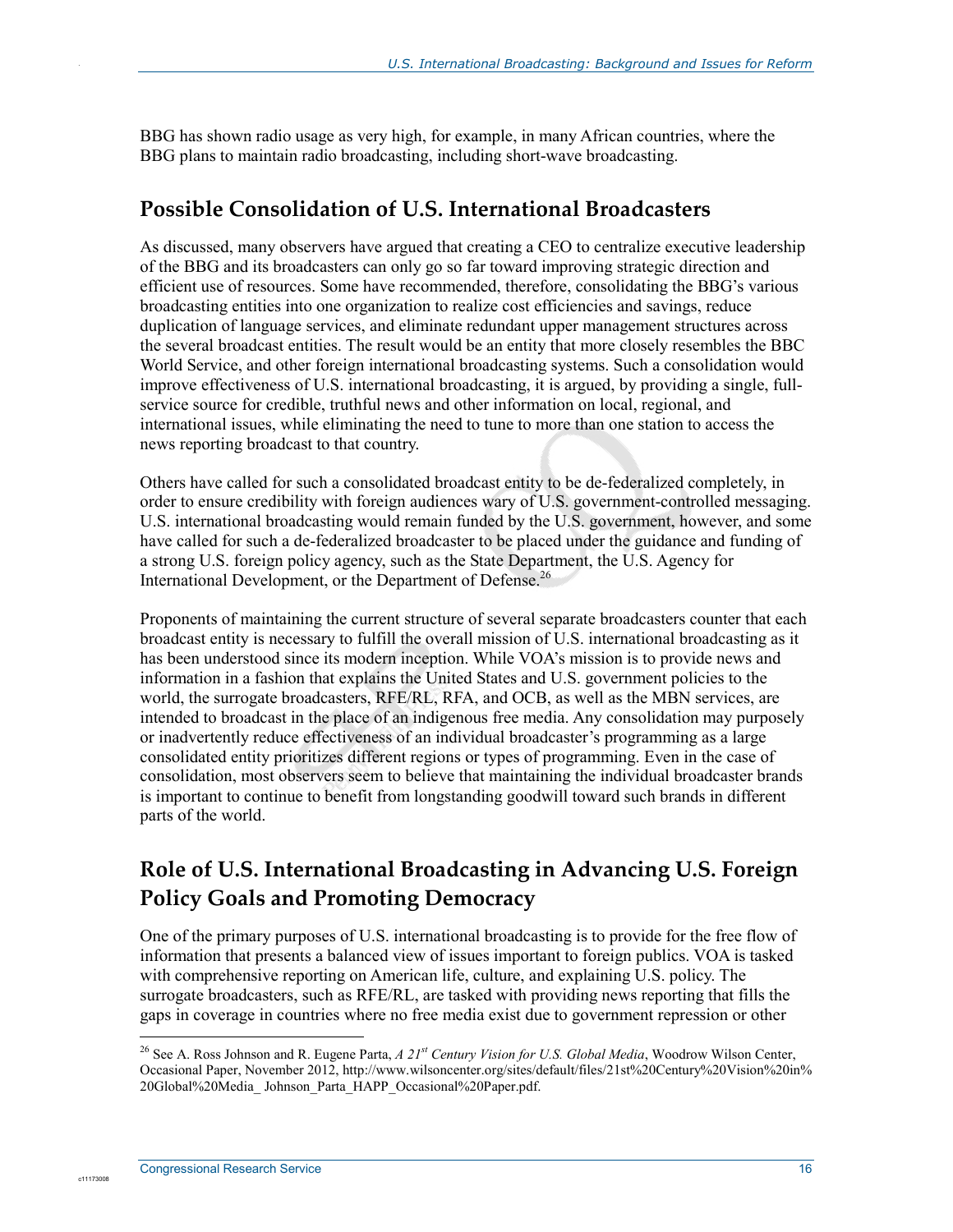factors. U.S. international broadcasters are required under U.S. law to provide complete and balanced coverage that examines all sides of important issues and related U.S. government policies, not just the official U.S. government position, and to provide an opportunity for debate on such issues and policies in their programming.<sup>27</sup> Nevertheless, in addition to standards requiring objectivity, U.S. international broadcasting is also required under law to "be consistent with the broad foreign policy objectives of the United States....<sup>"28</sup> Thus, U.S. international broadcasting is required to advance U.S. foreign policy through informing foreign publics in a balanced and objective manner.

The BBG states that the mission of U.S. international broadcasting is to "to inform, engage, and connect people around the world in support of freedom and democracy." Some observers, and representatives of U.S. international broadcasters, have explained that U.S. international broadcasting's benefit to U.S. foreign policy emanates from convincing foreign publics that the U.S. government is intent on informing and empowering repressed populations through a demonstration of a free media. They also argue that U.S. international broadcasters provide a necessary counterweight to certain U.S. public diplomacy efforts that represent a one-sided, advocacy approach to communication that does not always resonate with foreign audiences.

Concerns have long been expressed regarding the effectiveness of U.S. international broadcasting in promoting U.S. foreign policy goals and national security interests. While the State Department's public diplomacy activities often include advocating for U.S. policies and presenting such policies in the most favorable light, U.S. international broadcasters explain U.S. policies, but also must provide a forum for dissenting views and open discussion of those policies. The result sometimes is the denunciation of U.S. government policies on the programs of U.S.-government funded broadcasters, a development that leads some observers to question the effectiveness or usefulness of U.S. international broadcasting. It has been argued that instead of providing a balanced presentation of issues of importance both to target foreign populations and U.S. foreign policy goals, U.S. international broadcasting should act to counterbalance anti-American sentiment with its own partial programming.

Some observers have also recommended that U.S. international broadcasting and U.S. public diplomacy efforts could be better coordinated under a more unified communications strategy to ensure that U.S. government-funded communications are not perceived as acting at crosspurposes. Such enhanced coordination might involve more input from the Secretary of State and/or the Under Secretary for Public Diplomacy and Public Affairs in U.S. international broadcasters' programming. Other recommendations include placing U.S. international broadcasters fully under the direction of a new government agency or center for coordinating all U.S. public diplomacy and strategic communication.

Some argue that U.S. international broadcasters must remain completely independent of the State Department's public diplomacy advocacy and any other official foreign policy apparatus, other than the current broad guidance that the Secretary of State provides under law. A closer relationship, they contend, especially one in which the State Department directs U.S. international broadcasters to include certain programming, coverage, or messaging, would delegitimize U.S. international broadcasting among foreign audiences. If U.S. international broadcasters lose their credibility and journalistic integrity, it might render these broadcasters unable to provide the free

.

1

 $^{27}$  22 U.S.C. § 6202(a), (b).

 $^{28}$  22 U.S.C. § 6202(a)(1).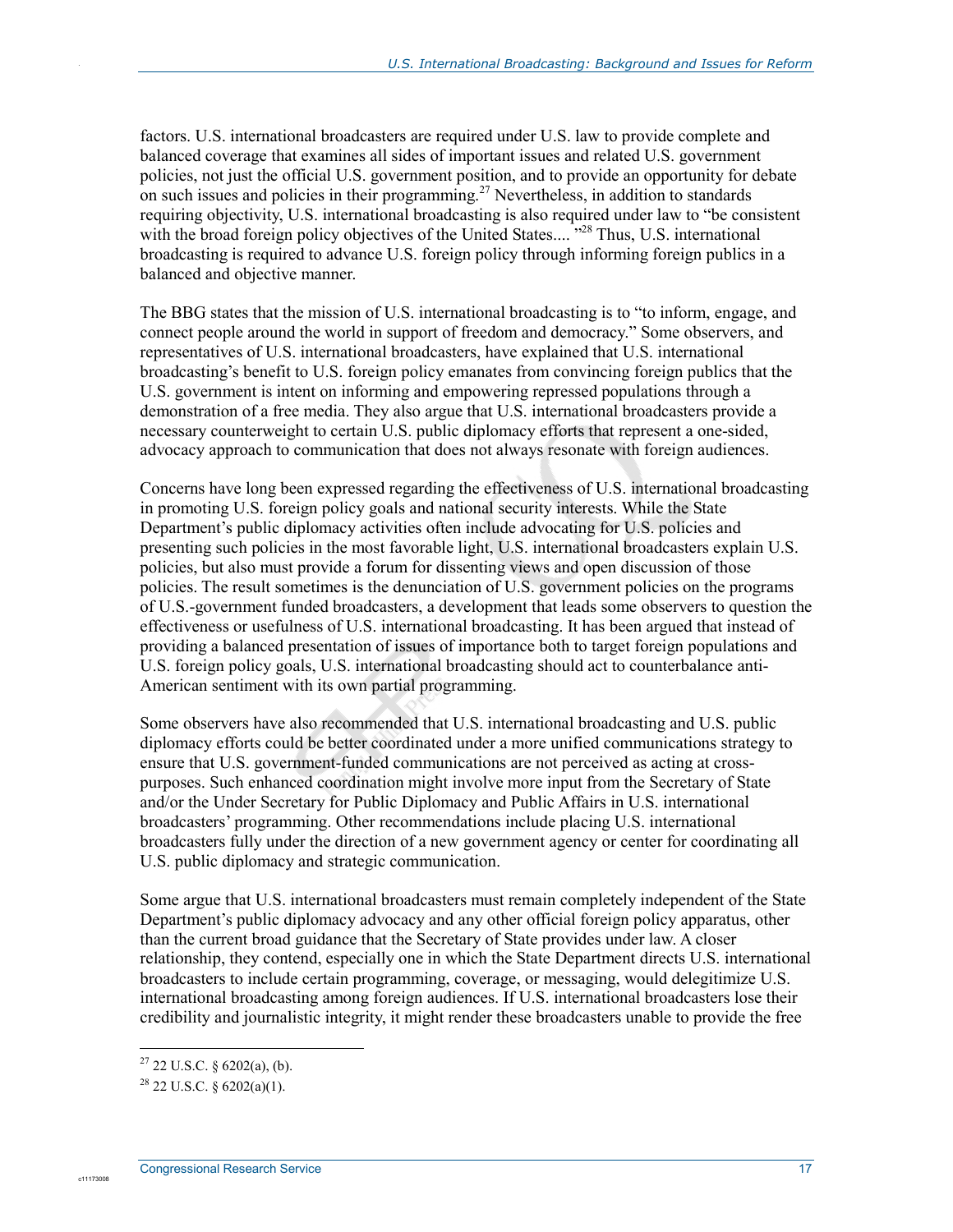flow of information and effectively promote democracy through demonstrating the operation of a free press in non-democratic countries.

## **Broadcasting Effectiveness**

.

Linked to arguments over U.S. international broadcasting's role in promoting democracy and U.S. interests are the methods by which such broadcasting's effectiveness are measured. Many observers find U.S. international broadcaster programming to be professional and of high quality, and the performance measurements used by the BBG parallel those used by other media networks. More general polling and research concerning opinions of the United States and the U.S. government in foreign countries, however, have continued to show low favorability among foreign populations, for example, in the Muslim Middle East and other majority Muslim countries such as Pakistan.<sup>29</sup> Global research regarding overall levels of democracy and political and press freedom has shown declines in many areas of the world targeted by U.S. surrogate broadcasters, including the Middle East and countries such as Russia and China that are key priorities in U.S. foreign policy.<sup>30</sup> Critics of U.S. international broadcasting performance state that BBG broadcasters have failed in some cases to effectively "move the needle" on advancing U.S. foreign policy and promoting democracy.31 U.S. international broadcasting, however, is only one piece of the entirety of U.S. government efforts in foreign countries, and operates in an ever more crowded communications space in foreign countries. The BBG continues to maintain that evaluation based on measurement of quality, objective programming, credible in the eyes of an expanded audience, will ensure U.S. international broadcasting is fulfilling its mission in the overall prosecution of U.S. foreign policy.<sup>32</sup>

## **United States International Communications Reform Act of 2014**

On April 28, 2014, House Foreign Affairs Committee Chairman Edward Royce, with Committee Ranking Member Eliot Engel and seven other co-sponsors, introduced the United States International Communications Reform Act of 2014 (H.R. 4490). The Committee voted to report the bill favorably to the House on April 30. The bill in its findings provision states that the BBG operates poorly under a flawed structure, that the BBG's internal operations and personnel decision making have deficiencies, and that U.S. international broadcasters lack clearly defined missions, leading to duplicative services and a lack of focus on the "public diplomacy" and "surrogate" missions of the broadcasters. The bill seeks to restructure the whole of U.S. international broadcasting in order to address these problems. The following sections highlight some of the central provisions of this bill.

1

<sup>29</sup> See, e.g., Pew Research Center, *Pew Global Attitudes Project, Global Indicators Database*, July 2013, http://www.pewglobal.org/database/indicator/1/.

<sup>30</sup> See, e.g., Freedom House, *Freedom in the World 2014*, http://www.freedomhouse.org/report/freedom-world/ freedom-world-2014#.U2KcpFdGt4N.

<sup>31</sup> See, e.g., U.S. Congress, Senate Committee on Foreign Relations, *U.S. International Broadcasting: Is Anybody Listening? Keeping the U.S. Connected, committee print,*  $111<sup>th</sup> Cong., 2<sup>nd</sup> sess., June 9, 2010, S. Prt. 111-49$ (Washington: GPO, 2010).

<sup>32</sup> See Broadcasting Board of Governors, *Impact Through Innovation and Integration: BBG Strategic Plan 2012-2016*, p. 1, http://www.bbg.gov/wp-content/media/2012/02/BBGStrategicPlan\_2012-2016\_OMB\_Final.pdf.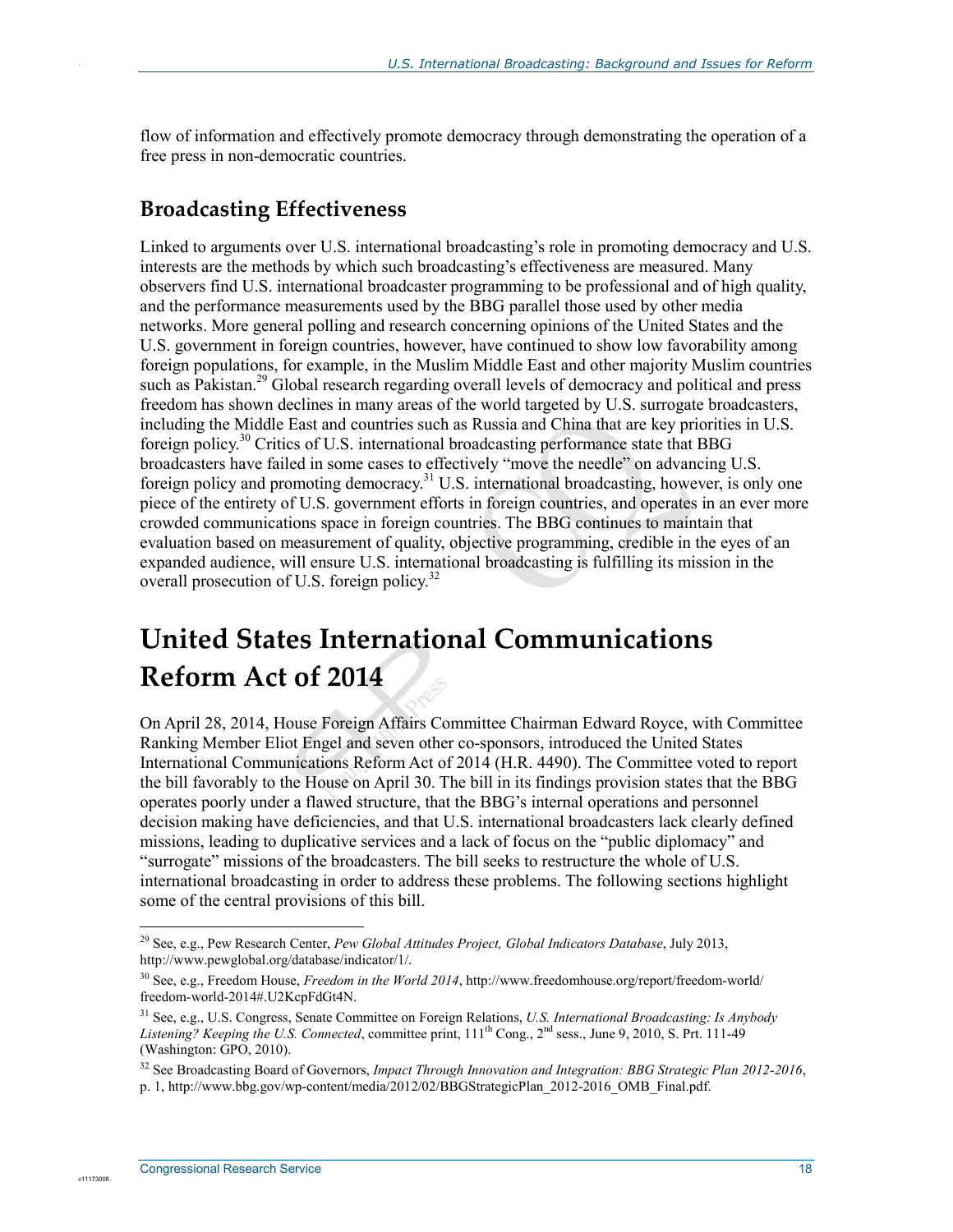## **Creation of the U.S. International Communications Agency**

The bill, if enacted and signed into law, would repeal the USIB Act in its entirety, although several similar provisions from that act are included in the new bill. Under the bill, the BBG would be abolished, and a new United States International Communications Agency (USICA) would be established. Under the bill's provisions, the BBG bipartisan structure of nine governors would be mirrored in a new USICA Board, but the USICA Board would retain only an advisory role in the new Agency. Most authorities held by the current Board would instead be exercised by a new USICA Chief Executive Officer (CEO). The USICA Board would retain the power to appoint and remove the USICA CEO, therefore maintaining the "firewall" role for the USICA Board in shielding U.S. international broadcasting from outside influence. The bill would effectively abolish the IBB, with its functions absorbed into the overall new USICA and subsumed under the authorities of the USICA CEO.

## **Mandating Coordination**

Aiming to increase coordination and refocus the mission of the broadcast entities, the bill requires the USICA and the new grantee surrogate "Freedom News Network" (FNN) (see "Creation of the Freedom News Network," below), to coordinate operations and share resources and content to ensure efficiency. It also requires the USICA and FNN to regularly meet and coordinate with the Department of State to share relevant information, ensure U.S. international broadcasting is aligned with "broad" U.S. foreign policy interests, and reduce overlap in broadcast services.

## **Voice of America**

.

Broadcasting standards and principles, contained in one section of the USIB Act, are restated in three places in the bill: one set for all broadcasters, one set for VOA, and one set for FNN. While the overall standards provisions applied to all broadcasters in the bill largely continue those set forth in current law, the principles applied to VOA provide a sharper focus on explaining the United States, U.S. government policies, and international news that affects the United States. The historic VOA charter is not included verbatim in this bill, but elements are integrated into the bill's new VOA principles. The VOA mission, as stated in the bill, emphasizes what is considered VOA's "public diplomacy" role as well as its role in providing objective, comprehensive news coverage. A new VOA director provision sets out that position's responsibilities, and places the VOA director under the supervision of the USICA CEO. The provision also sets out qualification requirements for the USICA CEO.

## **Creation of the Federal News Network**

H.R. 4490 would consolidate the grantee broadcasters, RFE/RL, RFA, and MBN, into one consolidated surrogate grantee broadcaster, the "Freedom News Network" (FNN). The brands of the existing grantees would be preserved, thus maintaining audience name recognition of surrogate programming. While the corporate boards of directors of the grantees currently are the same nine Governors who serve on the BBG, FNN's board would be composed of a separate group of individuals, to be appointed in its first iteration by the Chairmen and Ranking Members of the House Foreign Affairs and Senate Foreign Relations Committees, with the intention that FNN board membership would change over time in accordance with FNN's corporate charter and by-laws. While OCB's TV and Radio Martí are often considered surrogate broadcasters, the bill